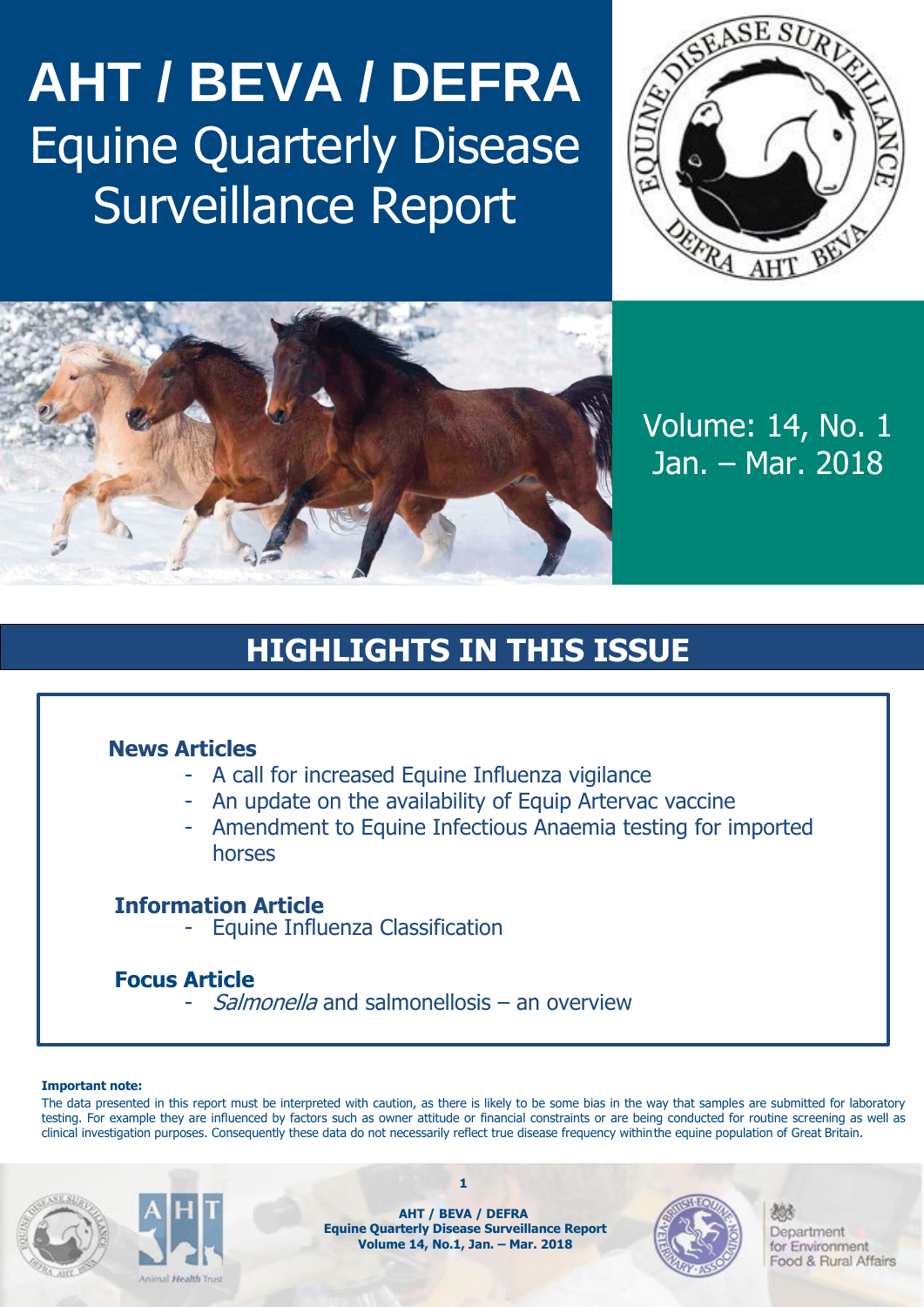# **Table of contents**

| <b>Introduction</b>                                                                                                                                                                                      | 3         |
|----------------------------------------------------------------------------------------------------------------------------------------------------------------------------------------------------------|-----------|
| <b>Current National And International Disease Outbreaks During April 2018</b>                                                                                                                            | $3 - 7$   |
| <b>National Disease Occurrence</b>                                                                                                                                                                       | $3 - 4$   |
| <b>International Disease Occurrence</b>                                                                                                                                                                  | $4 - 7$   |
| 'A Look At' Equine Influenza                                                                                                                                                                             | 7         |
| <b>News Articles</b><br>A call for increased Equine Influenza vigilance<br>An update on the availability of Equip Artervac vaccine<br>Amendment to Equine Infectious Anaemia testing for imported horses | $8 - 9$   |
| <b>Virology Disease Report: First Quarter 2018</b>                                                                                                                                                       | $10 - 17$ |
| National Viral Disease Occurrence                                                                                                                                                                        | $11 - 12$ |
| Information Article on Equine Influenza Classification                                                                                                                                                   | 13        |
| <b>International Viral Disease Occurrence</b>                                                                                                                                                            | $14 - 17$ |
| <b>Bacteriology Disease Report: First Quarter 2018</b>                                                                                                                                                   | $18 - 19$ |
| <b>International Bacterial Disease Occurrence</b>                                                                                                                                                        | 19        |
| <b>Focus Article</b><br><i>Salmonella</i> and salmonellosis $-$ an overview (Part I)                                                                                                                     | $20 - 22$ |
| <b>Toxic And Parasitic Disease Report: First Quarter 2018</b>                                                                                                                                            | 23        |
| Grass sickness surveillance data: First Quarter 2018                                                                                                                                                     | 24        |
| <b>Report On Post Mortem Examinations: First Quarter 2018</b>                                                                                                                                            | $25 - 27$ |
| East Anglia                                                                                                                                                                                              | $25 - 26$ |
| <b>Home Counties</b>                                                                                                                                                                                     | 26        |
| <b>Scotland</b>                                                                                                                                                                                          | $26 - 27$ |
| South West England                                                                                                                                                                                       | 27        |
| Northern Ireland                                                                                                                                                                                         | 27        |
| <b>Acknowledgements</b>                                                                                                                                                                                  | 28        |





**AHT / BEVA / DEFRA Equine Quarterly Disease Surveillance Report Volume 14, No.1, Jan. – Mar. 2018**

**2**

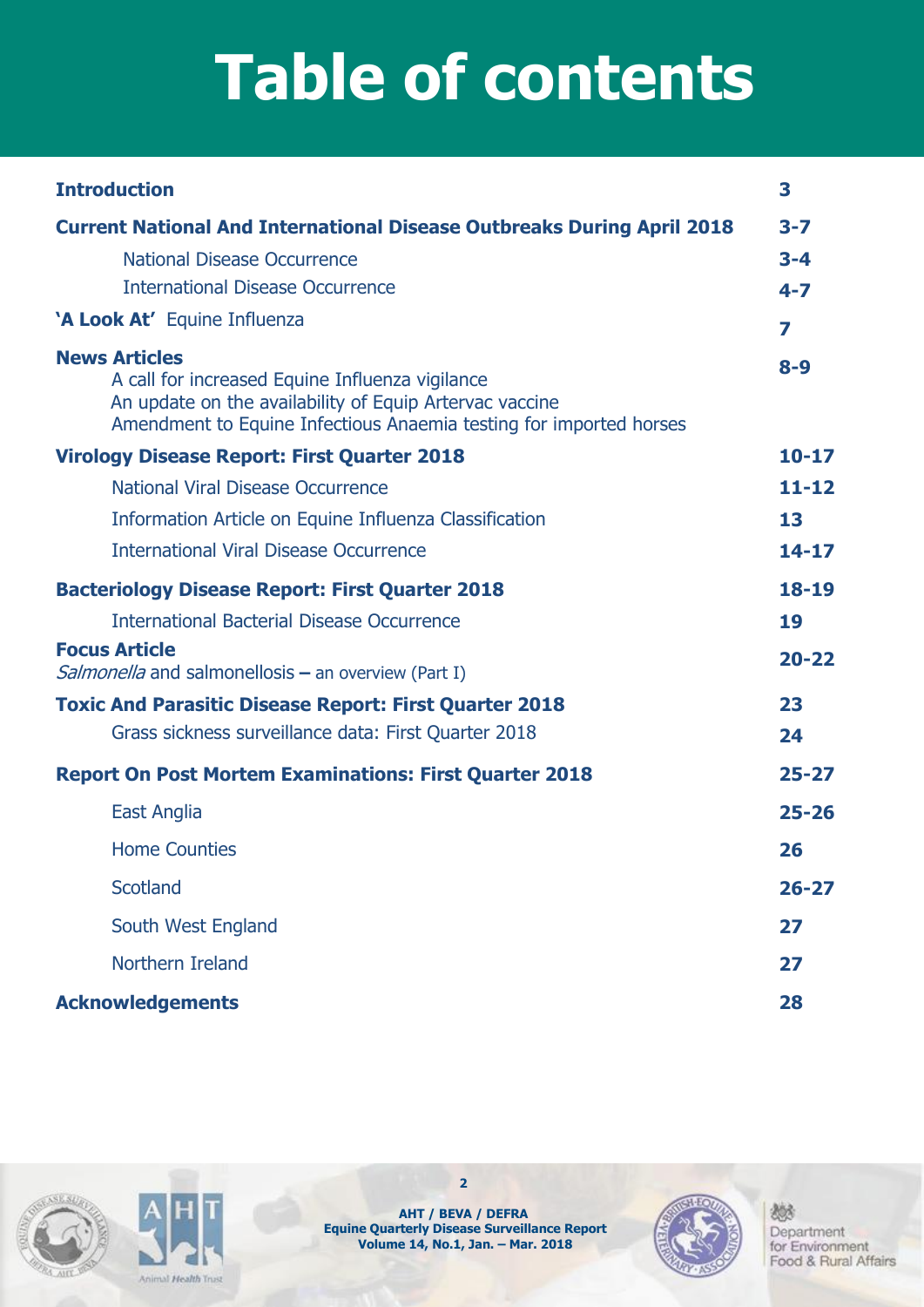Welcome to the first quarterly equine disease surveillance report for 2018 produced by the Department for Food, Environment and Rural Affairs (Defra), British Equine Veterinary Association (BEVA), Animal & Plant Health Agency (APHA) and the Animal Health Trust (AHT).

The national disease data is collated through multiple diagnostic laboratories and veterinary practices throughout the United Kingdom, providing a more focused insight into the occurrence of equine infectious disease. Due to the global mixing of the equine population through international trade and travel, collaboration on infectious disease surveillance between countries occurs on a frequent basis to inform and alert. Both national and international information will be summarised within this report.

To receive reports free of charge, via e-mail, on a quarterly basis, register your details at: [http://www.aht.org.uk/cms-display/DEFRA\\_AHT\\_BEVA\\_equine\\_reports.html](http://www.aht.org.uk/cms-display/DEFRA_AHT_BEVA_equine_reports.html)

### **Current national and international disease outbreaks since 1 st April 2018**

#### **National Disease Occurrence**

#### **EQUINE HERPES VIRUS-1 (EHV-1) ABORTION**

On 1 April 2018, Rossdales Laboratories, Newmarket confirmed a third case of EHV-1 abortion on a premises in Suffolk, on which previous cases had been confirmed on 7 and 26 March 2018 (see page 11 of this report). The affected animal was a vaccinated Thoroughbred mare. The positive diagnosis was confirmed by post mortem examination and PCR on fetal and placental tissues.

On 1 April 2018, the Animal Health Trust (AHT) confirmed a case of EHV-1 abortion on a premises in Sussex. The affected animal was a vaccinated non-Thoroughbred mare. On 7 April, AHT confirmed a second case of EHV-1 abortion on this premises. The affected animal was a vaccinated non-Thoroughbred mare. Another abortion was reported on 11 April at the premises but no confirmatory testing has been performed. On 13 April, AHT confirmed another case involving a congenitally infected foal that died at 36 hours old. The dam was a vaccinated non-Thoroughbred mare. On 26 April, a congenitally infected foal died at one-hour-old. For all four confirmed cases, the positive diagnoses were made by post mortem examination and PCR on fetal and placental tissues. In summary, the premises has had three abortions and two neonatal foal deaths.

On 17 April 2018, AHT confirmed a case of EHV-1 neonatal infection on a premises in Staffordshire. This case is linked to an EHV-1 neurological case reported on 27 March 2018 (see page 11 of this report). The affected animal was a 48 hour-old foal born to an unvaccinated dam. Two other mares on the premises have foaled healthy foals since the index neurological case and there is one mare yet to foal. The positive diagnosis was confirmed by post mortem examination and PCR on tissues.

On 24 April 2018, AHT confirmed a case of EHV-1 abortion on a premises in Berkshire. The affected animal was an unvaccinated non-Thoroughbred. The positive diagnosis was confirmed by PCR on fetal and placental tissues. No further details are available at this time.

For all above outbreaks, appropriate biosecurity measures, in accordance with HBLB Codes of Practice, have continued to be implemented and will continue as required.

#### **EQUINE HERPES VIRUS-4 (EHV-4) RESPIRATORY INFECTION**

On 6 April 2018, AHT confirmed two cases of EHV-4 respiratory infection on separate premises. The first case was confirmed in Sussex. The affected animal was a seven-year-old cob that presented with pyrexia and nasal discharge. The second case was confirmed in Yorkshire. The affected animal was an unvaccinated four-year-old that presented with pyrexia and nasal discharge. The positive diagnoses were confirmed by PCR on a nasopharyngeal swab and the affected animals have been isolated.





**AHT / BEVA / DEFRA Equine Quarterly Disease Surveillance Report Volume 14, No.1, Jan. – Mar. 2018**

**3**

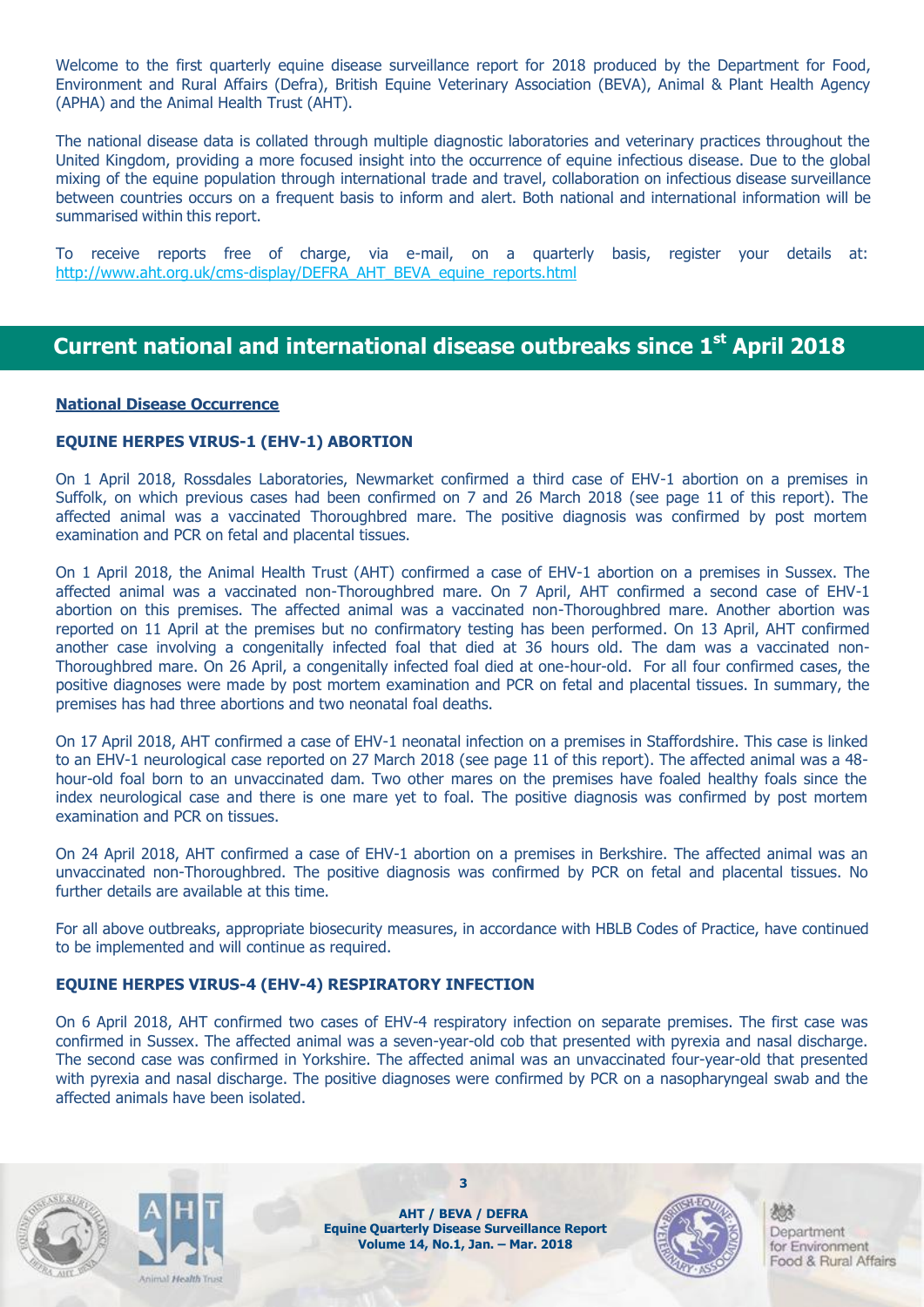#### **EQUINE INFLUENZA (EI)**

On 17 April 2018, AHT confirmed a case of EI on a single premises in Oxfordshire. The affected animal was a vaccinated 13-year-old Warmblood gelding that presented with a cough and mild serous nasal discharge but was nonpyrexic. There are a total of 50, asymptomatic in-contacts at the premises, with six direct in-contacts testing negative by qPCR on nasopharyngeal swabs. Biosecurity measures have been implemented, including isolation of the affected animal and voluntary movement restrictions. The positive diagnosis was confirmed by qPCR on a nasopharyngeal swab which demonstrated a low positive result.

Please see page 7 for further information on EI, page 8 for an news update on EI and page 13 for information on EI classification

#### **International Disease Occurrence**

#### **AFRICAN HORSE SICKNESS (AHS)**

#### Swaziland

On 12 April 2018, the World Organisation for Animal Health (OIE) reported a case of AHS on a premises in Hhohho region, Swaziland. This index case presented with clinical signs on 15 March 2018 and was amongst a group of 46 susceptible animals. The premises is located in a game reserve where the horses are in close proximity to wild equids. The last reported occurrence of AHS in this region was 31 August 2017. Control measures implemented include; movement restrictions within the country, quarantine and vector control. The positive diagnosis was confirmed by ELISA on 4 April 2018 by Onderstepoort Veterinary Institute (OVI), South Africa (OIE Reference Laboratory).

#### **EASTERN EQUINE ENCEPHALOMYELITIS (EEE)**

#### USA

On 17 April 2018, The Florida Department of Agriculture and Consumer Services confirmed a case of EEE in a threeyear-old American Paint Horse mare in Baker County. The horse became ill on 11 March 2018 and had to be euthanased the following day. The animal's vaccination history is unknown.

On 18 April 2018, it was reported that a horse in Hamilton County, Florida tested positive for EEE. The disease was diagnosed in an unvaccinated 17-year-old Welsh Pony that became clinically ill on 3 April 2018 and had to be euthanased the following day.

#### **EQUINE HERPES VIRUS-1 (EHV-1) ABORTION**

#### **Table 1: International EHV-1 abortion cases reported for the first quarter 2018**

| <b>Location</b>            | <b>Report</b><br><b>Date</b> | <b>Vaccinated</b> | Total<br>affected | In-<br>contact | <b>Sample and</b><br>diagnostics | <b>Source</b>                                                                                                  |
|----------------------------|------------------------------|-------------------|-------------------|----------------|----------------------------------|----------------------------------------------------------------------------------------------------------------|
| Aisne,<br><b>France</b>    | 9 April                      | <b>NK</b>         |                   | <b>NK</b>      | PCR on fetal tissues             | <b>RESPE</b>                                                                                                   |
| Calvados,<br><b>France</b> | 12 April                     | Yes               | 3                 | 6              | PCR on fetal tissues             | <b>RESPE</b>                                                                                                   |
| Calvados,<br><b>France</b> | 24 April                     | <b>NK</b>         |                   | <b>NK</b>      | PCR on placental tissues         | <b>RESPE</b>                                                                                                   |
| Calvados,<br><b>France</b> | 25 April                     | <b>NK</b>         |                   | <b>NK</b>      | PCR on fetal tissues             | <b>RESPE</b>                                                                                                   |
| Zealand,<br><b>Denmark</b> | 27 April                     | <b>NK</b>         | $\overline{2}$    | <b>NK</b>      | PCR on fetal tissues             | Chief Veterinary Surgeon for<br><b>Charlottenlund Trotting Track</b><br>& Klampenborg Racing Track,<br>Denmark |

 $NK = not known$ ,  $PCR = polymerase chain reaction$ 



ast the state Trees

**AHT / BEVA / DEFRA Equine Quarterly Disease Surveillance Report Volume 14, No.1, Jan. – Mar. 2018**

**4**

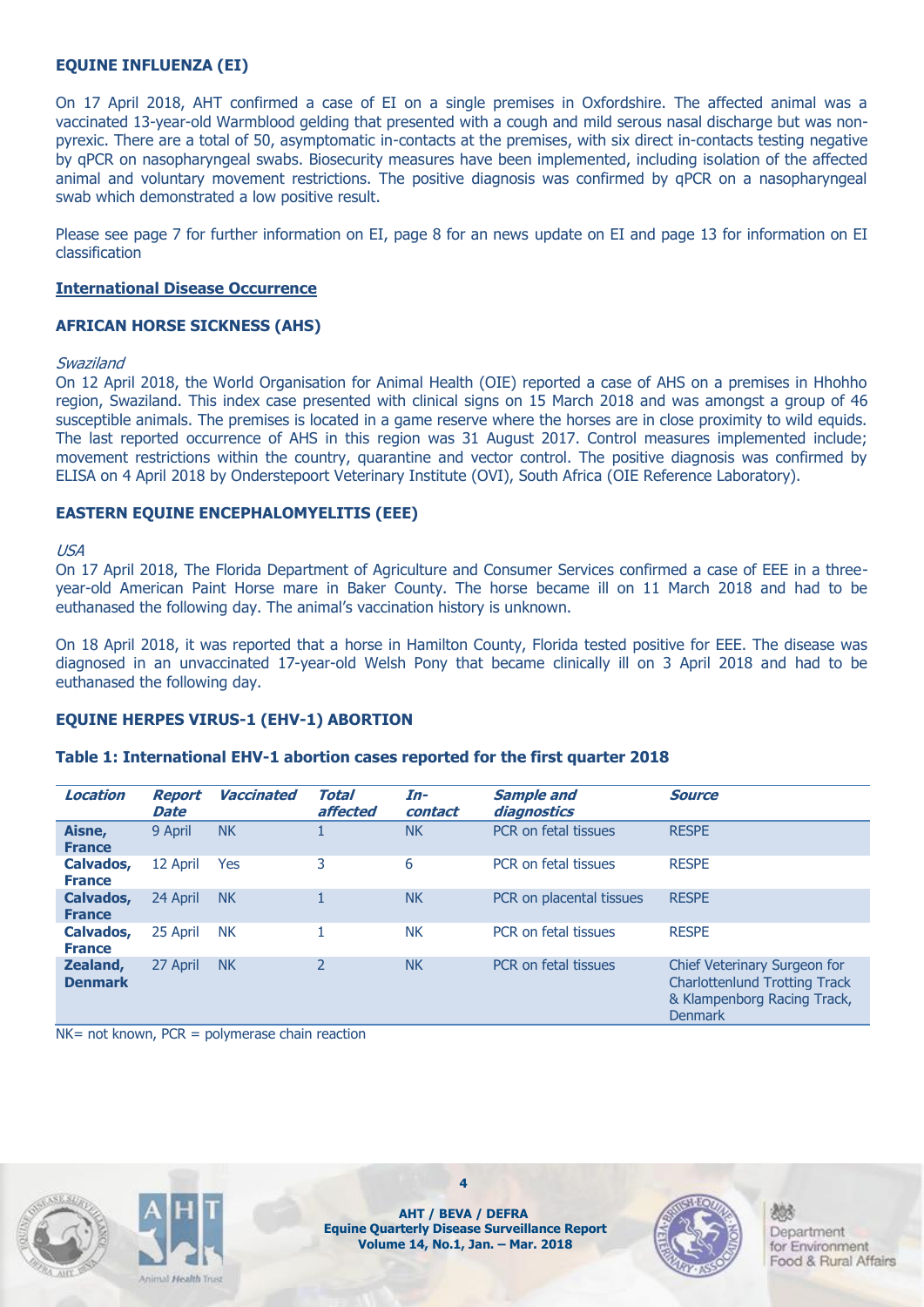#### **EQUINE HERPES VIRUS-1 (EHV-1) RESPIRATORY DISEASE**

#### **Belgium**

On 7 April 2018, Equi Focus Point Belgium (EFPB) reported a case of EHV-1 respiratory infection on a premises in Anvers, Belgium. The affected animal was an unvaccinated 12-year-old that presented with nasal discharge, pyrexia, coughing and dysphagia. The positive diagnosis was confirmed by PCR on a nasopharyngeal swab on 5 April 2018.

On 10 April 2018, EFPB reported two separate cases of EHV-1 respiratory infection. The first was on a premises in Gent, Belgium. The affected animal was unvaccinated and presented with nasal discharge and coughing. The positive diagnosis was confirmed by PCR on a nasopharyngeal swab on 6 April 2018. The second case was on a premises in Bruges, Belgium. The affected animal was vaccinated and presented with a cough and nasal discharge. The positive diagnosis was confirmed by PCR on a nasopharyngeal swab on 9 April 2018.

#### **France**

On 6 April 2018, Réseau d'Epidémio-Surveillance en Pathologie Equine (RESPE) reported a case of EHV-1 respiratory infection on a premises in Calvados, France.

On 9 April 2018, RESPE reported two separate outbreaks of EHV-1 respiratory infection. The first was on a premises in Gironde, France, where there were two affected animals. The second outbreak was on a premises in Paris, France, where there have been four confirmed cases, with a total of six animals at the premises.

On 13 April 2018, RESPE reported a case of EHV-1 respiratory infection on a premises in Mayenne, France.

For all the above outbreaks in France, positive diagnoses were confirmed by PCR on nasopharyngeal swabs by LABEO-Frank Duncombe, Normandy, France.

#### USA

On 23 April 2018, The California Department of Agriculture and Consumer Services confirmed an outbreak of EHV-1 respiratory infection. There were two affected animals that both presented with pyrexia. They were housed in a quarantine barn in Orange County. Both horses have been placed in separate isolation stabling on the property. Exposed horses on the facility have been placed under quarantine and are continuing to be monitored closely.

On 23 April 2018, The Georgia Department of Agriculture confirmed a case of EHV-1 respiratory infection in a miniature mule located in Cherokee County. The mule died as a result of complications related to pneumonia. Quarantine restrictions have been placed on the property. Other exposed equines on the facility are being monitored for any clinical signs.

#### **EQUINE HERPES VIRUS-1 (EHV-1) NEUROLOGICAL DISEASE**

#### **Denmark**

On 27 April 2018, the Chief Veterinary Surgeon for Charlottenlund Trotting Track & Klampenborg Racing Track, Denmark, reported an outbreak of EHV-1 neurological disease affecting three separate premises. An outbreak was confirmed on a riding school in Funen with around 30% of the horses on the premises presenting with transient pyrexia and of these, two developed neurological signs. Quarantine restrictions have been put in place at two separate private stables after some of the horses presented with pyrexia after attending an event at the index premises. An equine hospital in Funen has been treating two cases of EHV-1 neurological disease and these have been isolated. The premises of origin for these two cases have not been confirmed.

#### **France**

On 24 April 2018, RESPE reported a case of EHV-1 neurological disease on a premises in Sarthe, France. The positive diagnosis was confirmed by PCR on spinal cord tissue by LABEO-Frank Duncombe, Normandy. No further details about this case are currently available

#### USA

On 3 April 2018, The Michigan Department of Agriculture confirmed the first case of EHV-1 neurological disease in the state in 2018. The affected animal was a five-year-old Standardbred gelding located in Washtenaw County that presented with sudden onset of neurological signs, weakness in the hind limbs and difficulties in urination. The horse was placed in isolation and is currently under veterinary care.





**AHT / BEVA / DEFRA Equine Quarterly Disease Surveillance Report Volume 14, No.1, Jan. – Mar. 2018**

**5**

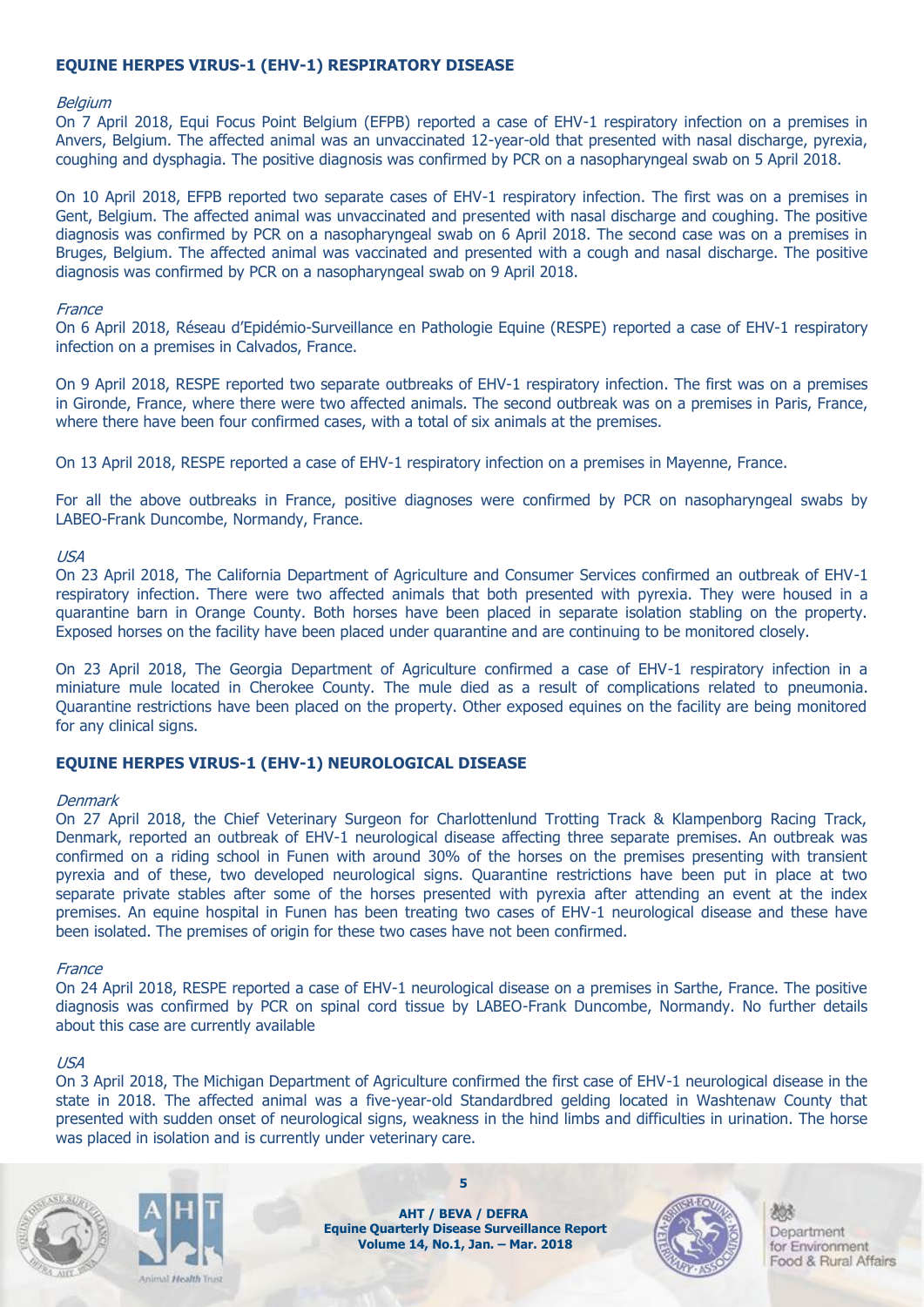On 12 April 2018, The South Dakota Board of Animal industry has confirmed EHV-1 neurological disease in a horse in Lincoln County, South Dakota. The affected animal presented with neurological signs including incoordination and difficulty walking. The horse has been treated in a local veterinary clinic.

On 13 April 2018, the California Department of Agriculture and Consumer Services confirmed a case of EHV-1 neurological disease in a 17-year-old Thoroughbred gelding on a facility in Orange County. The horse was exhibiting neurological signs and has been isolated in an offsite location.

On 23 April 2018, the office of the Colorado State Veterinarian reported a case of EHV-1 neurological disease in a horse exhibiting neurological signs in Weld County. The horse is currently undergoing treatment and is making a recovery. A quarantine has been imposed on the premises and the management have suspended all activities until further notice.

On 26 April 2018, The North Dakota Department of Agriculture has confirmed a case of EHV-1 neurological disease in a barrel-racing horse in Bowman County. The horse was ill on 19 April, following which the disease rapidly progressed, necessitating euthanasia.

For all above outbreaks, facilities have been placed under quarantine restrictions and all horses are being closely monitored.

#### **EQUINE HERPES VIRUS–4 (EHV-4) ABORTION**

#### **France**

On 9 April 2018, RESPE reported a single case of EHV-4 abortion on a premises in Ardennes, France. The positive diagnosis was confirmed by PCR on fetal tissues by LABEO-Frank Duncombe, Normandy, France.

#### **EQUINE HERPES VIRUS–4 (EHV-4) RESPIRATORY DISEASE**

#### **France**

On 19 April 2018, RESPE reported three separate outbreaks of EHV-4 respiratory infection. The first was on a premises in Orne, France and there are no further details regarding the case. The second outbreak was on a premises in Mayenne, France. There has been one confirmed case, which is a vaccinated Thoroughbred that presented with pyrexia and ataxia, with a further 17 of 70 animals on the premises displaying signs of pyrexia but no neurological signs. The third case is on a premises in Maine-et-Loire, France. The affected animal presented with pyrexia and nasal discharge. The positive diagnoses were confirmed by PCR on a nasopharyngeal swab by LABEO-Frank Duncombe, Normandy.

On 27 April 2018, RESPE reported a case of EHV-4 respiratory infection on a premises in Calvados, France. The affected animal is a three-year-old French Saddlebred that presented with pyrexia, nasal discharge, coughing and lethargy. There are a total of 50 horses on the premises. The positive diagnosis was confirmed by PCR on a nasopharyngeal swab.

#### **EQUINE INFLUENZA (EI)**

#### **Argentina**

On 5 April 2018, the OIE reported an outbreak of EI in Argentina. The outbreak was confirmed in Mendoza on 20 March and further reports confirmed outbreaks in San Isidro, La Plata and Palermo. Further investigation into the outbreak in Mendoza identified a link with cases that occurred at the beginning of March 2018 in the locality neighbouring El Barreal, in the province of San Juan, Argentina. The contact of equines (mules and horses) with animals from Chile is frequent in San Juan during the moves to summer pastures that happen in areas of the Andes Mountains. The temporary association suggests an epidemiological relationship with the ongoing EI outbreaks in Chile reported in January 2018. Positive diagnoses were confirmed by PCR by the National Laboratory (SENASA).





**AHT / BEVA / DEFRA Equine Quarterly Disease Surveillance Report Volume 14, No.1, Jan. – Mar. 2018**

**6**

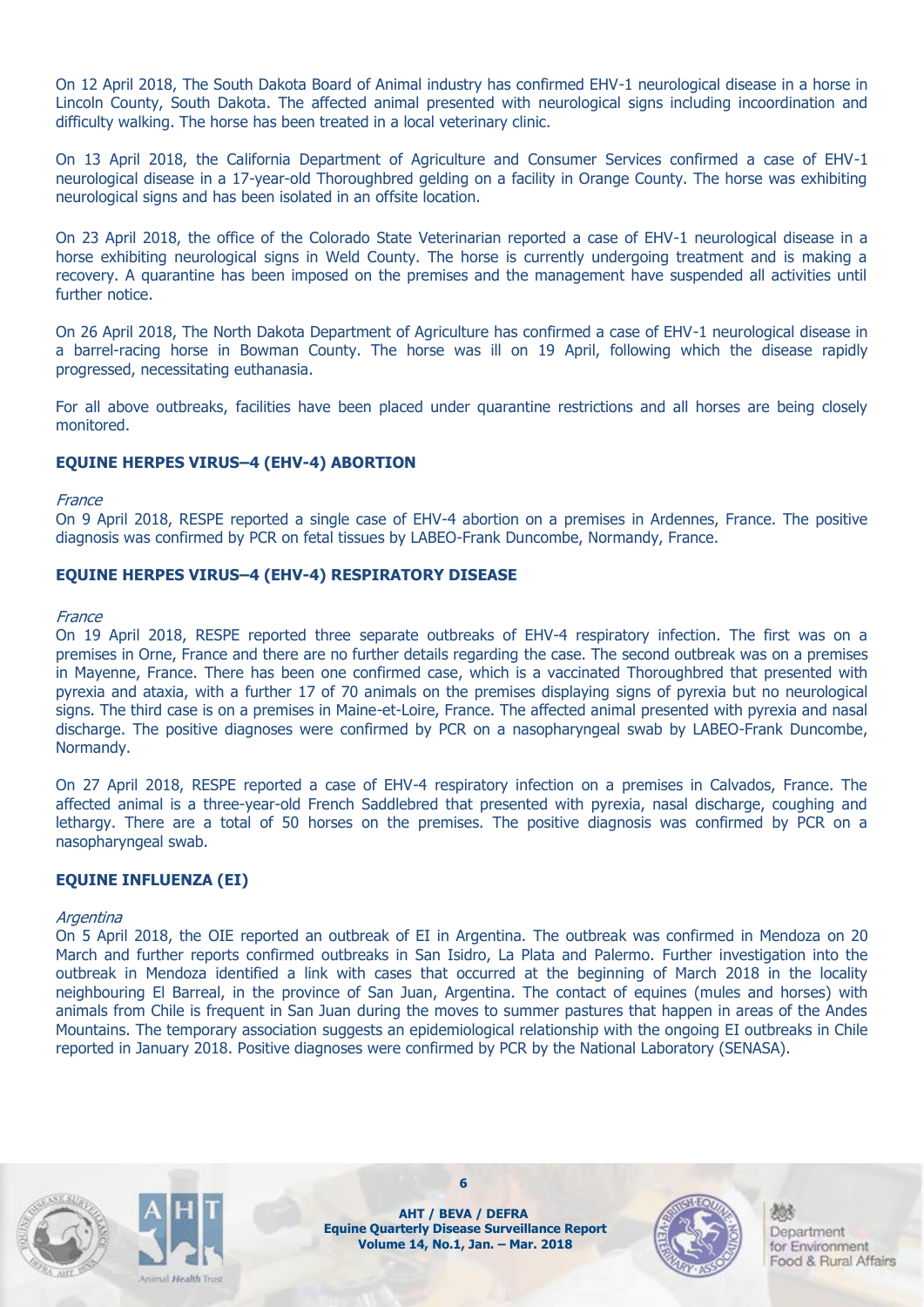#### **EQUINE INFECTIOUS ANAEMIA (EIA)**

#### **Germany**

On 4 April 2018, the competent local authorities of Landkreis Ludwigslust-Parchim have officially reported a case of EIA in a horse on a premises in the area of the city of Hagenow, Mecklenburg-Vorpommern, Germany. The positive test result was confirmed by the Friedrich-Loeffler-Institute, the National Reference Laboratory for EIA in Germany. According to the official notification, this is the first confirmed case of EIA in Mecklenburg-Vorpommern for several decades. Control measures, such as movement restrictions and epidemiological investigations have been implemented according to the Animal Disease Regulation applicable for EIA outbreaks in Germany.

#### Greece

On 13 April 2018, the OIE reported a case of EIA on a premises in Macedonia, Greece. The affected animal was not displaying any clinical signs and was tested after transport of animals in the Regional Unit of Kastoria. The positive diagnosis was made by antibody detection ELISA on 21 March 2018 by the Directorate of Athens Veterinary Center (National laboratory). There are three in-contacts at the premises. Control measures implemented include; movement restrictions and tracings. The last confirmed occurrence of EIA in the country was March 2016.

#### USA

On 12 April 2018, The Texas Animal Health Commission (TAHC) confirmed a case of EIA in a horse in Liberty County, Texas. The horse has been euthanased and the premises placed under quarantine restrictions until further notice.

On 17 April 2018, The Iowa Department of Agriculture confirmed EIA in two horses in Polk County, Iowa. Both horses have been euthanased. The premises has been placed under quarantine restrictions which will remain in force until the requirements for release have been met.

#### **A look at: Equine Influenza (EI)**

**Virus classification:** Genus: orthomyxoviridae. Enveloped, single-stranded RNA

**Transmission:** Highly infectious. Incubation of one-3 days after infection. Horizontal transmission; predominantly by aerolisation, also by fomites

**Clinical signs:** Harsh, dry cough. Pyrexia (up to 41˚C). Inappetance. Serous nasal discharge, which may become mucopurulent if secondary bacterial infection occurs. Conjunctivitis. Swollen limbs. Lymphadenopathy. Signs may be mild in vaccinated horses and EI should be suspected in any vaccinated case demonstrating non-specific respiratory signs

Laboratory diagnosis: Testing infectious status - nasopharyngeal swab for PCR. Serology for immune status haemagglutination inhibition test, if high titre; demonstrates previous exposure or vaccination. If seroconversion on paired samples; demonstrates recent vaccination or infection

**Control in an outbreak:** Early detection of clinical cases. Isolation of infected animals. Symptomatic treatment of infected animals including; anti-inflammatories and nursing care. Antibiotics only indicated if secondary bacterial infection develops. Testing of in contacts to determine infectious status. Vaccination of in contacts in an outbreak (despite vaccination status)

#### **Geographic distribution:** Present worldwide

**Prevention:** Vaccination. Preventative biosecurity measures on and off home premises.

**Notifiable in the UK:** No

**Zoonotic Risk:** None recognised but confirmed transmission to canines in certain circumstances

For more information visit <http://equiflunet.org.uk/>





**AHT / BEVA / DEFRA Equine Quarterly Disease Surveillance Report Volume 14, No.1, Jan. – Mar. 2018**

**7**

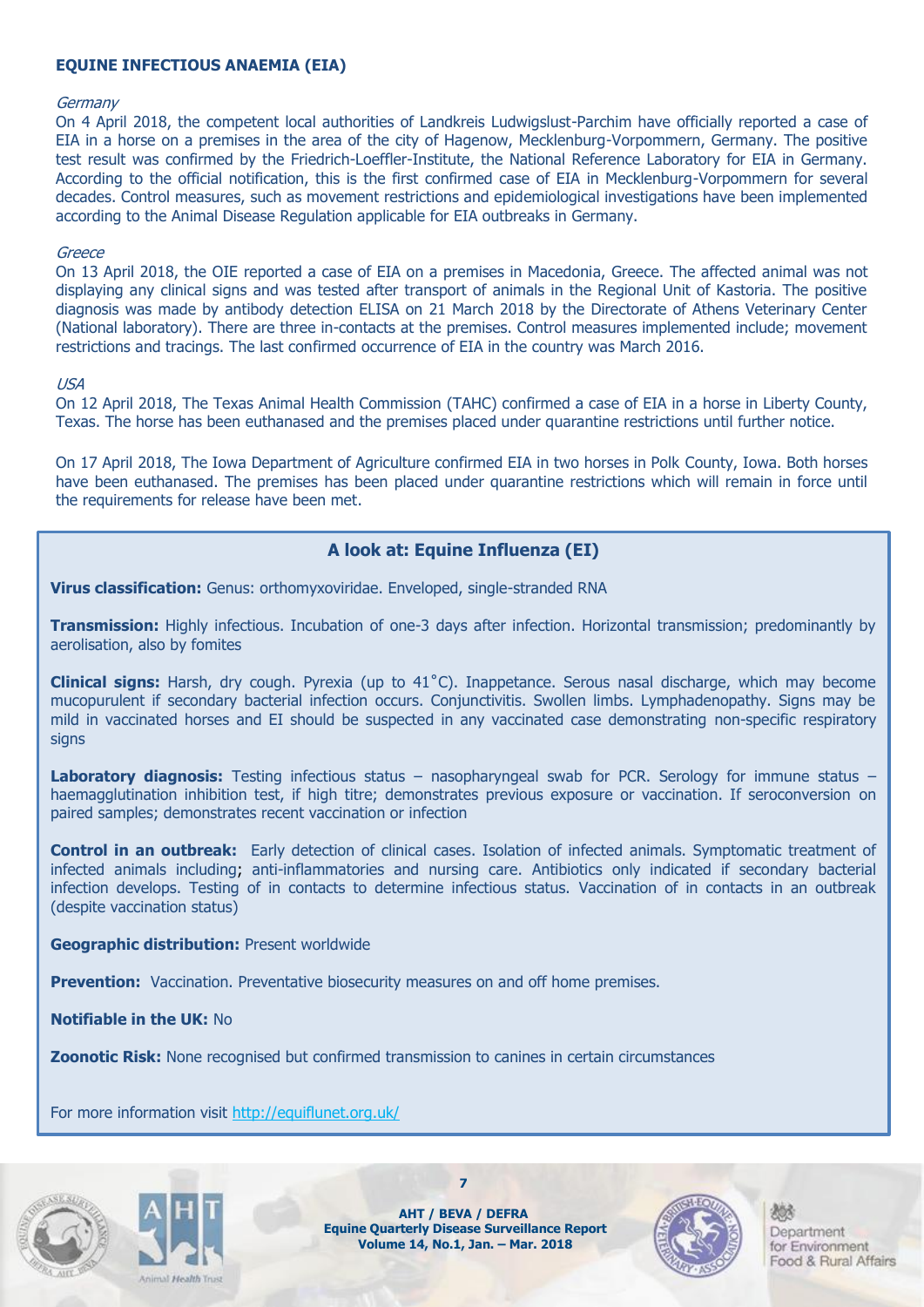# **News Articles**

**An increased risk for Equine Influenza (EI) in the UK following an outbreak in Argentina and Chile**

The Argentinian authorities have notified the OIE of an increase in morbidity and geographic distribution of Equine Influenza H3N8 (see page 6 for the detailed report), possibly related to the recent outbreaks in Chile (see page 17 for the detailed report) through the movement of equines during the summer to pastures around the Andes. Argentinian horses stabled at hippodromes in Mendoza, Buenos Aires, Chubut and San Juan regions were affected.

Experts at the Animal Health Trust have not been able to ascertain whether this is a vaccine delivery or vaccine efficacy problem. The most likely virus is a H3N8 Florida sublineage Clade 1 which is represented in some but not all EU EI vaccines currently in use (for details of UK flu vaccine strains please see http://www.aht.org.uk/cms-display/equiflunet vaccine strains.html or page 13 of this report).

This clade of EI viruses has not been detected circulating in the UK since 2009. However, this year, two unvaccinated, yearling, non-Thoroughbreds that had just been imported from Europe to the UK tested positive for EI. The horses presented with pyrexia, nasal discharge and coughing and were isolated. The positive diagnoses were confirmed by qPCR on a nasopharyngeal swab (see page 12 for the detailed report). Both samples were confirmed for **Florida Clade 1** in February 2018.

On the basis of the information from Argentina, the number of recent consignments of polo ponies and the start of the polo competition season, we would like to remind you about the **risk of equine influenza** and the benefits of vaccination for the health and welfare of animals.

To test suspect cases **FREE OF CHARGE**, sign up to the HBLB Surveillance Scheme, which enables the Animal Health Trust to test a nasopharyngeal swab and paired blood samples. Enter your details at http://www.aht.org.uk/cms-display/equiflunet register.html to sign up and AHT will send you sampling kits, including swabs and submission forms.

### **An update on the availability of Equip Artervac vaccine for Equine Viral Arteritis (EVA)**

We are pleased to report that Zoetis' Equip Artervac EVA vaccine is **now available again** and veterinary surgeons can obtain supplies from their wholesalers.

We therefore recommend that all stallions that were booster vaccinated or completed their primary vaccine course in November 2017 are **booster vaccinated again now** before they lapse beyond their six-month booster interval, which is a manufacturer's requirement for this vaccine. In this situation where the booster will be administered within six months of the last vaccination there **is no need for further serological testing** prior to vaccination.

The Animal Health Trust's (AHT) serological monitoring scheme (see [http://www.aht.org.uk/cms](http://www.aht.org.uk/cms-display/Equip_Artervac%20.html)display/Equip Artervac%20.html) was initiated as a precautionary measure. If, for whatever reason, stallions were last vaccinated **more than six months ago**, they will have 'lapsed' according to the manufacturer's recommendations. In this situation, stallions will need to continue with the AHT's blood sampling schedule to further investigate their EAV status, **prior to recommencement of vaccination.**

Zoetis, the vaccine manufacturer, have indicated to the AHT that they will be happy to help interpret each situation individually in order to find the best resolution.





**AHT / BEVA / DEFRA Equine Quarterly Disease Surveillance Report Volume 14, No.1, Jan. – Mar. 2018**

**8**

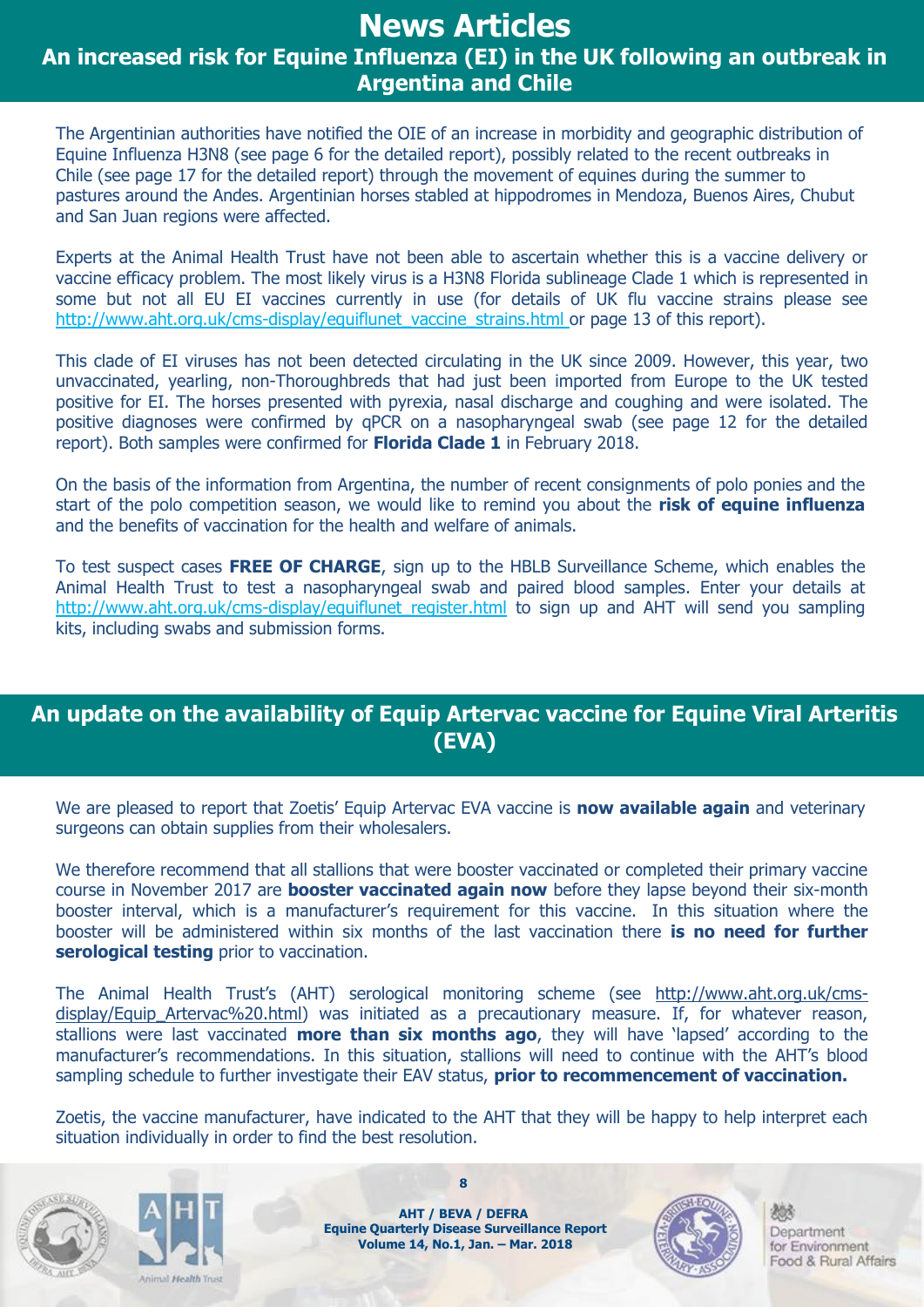If veterinary surgeons wish to discuss any of these points further, to help advise their clients, they are welcome to contact:

Dr Richard Newton, FRCVS, Director of Epidemiology and Disease Surveillance at the Animal Health Trust, Newmarket. E-mail: [richard.newton@aht.org.uk;](mailto:richard.newton@aht.org.uk) telephone: 01638 751000

Dr Wendy Talbot, MRCVS, Zoetis (UK) National Equine Veterinary Manager has agreed that she may be contacted, where appropriate, at their customer support number 0845 300 8034.

### **Equine Infectious Anaemia (EIA) testing for horses imported from countries outside of EU member states**

Correspondence from the Directorate General for Health and Food Safety, European Commission, summarised the animal health and veterinary certification conditions for the entry into the Union of equidae from countries outside EU member states. These conditions were adopted on 12 April 2018 and will apply as of 1 October 2018.

These entry conditions now foresee **equivalence** between Agar Gel Immunodiffusion (AGID) Coggins test and the ELISA for EIA testing and this has been recommended by the World Organization for Animal Health (OIE).

The laboratory in the United States which performs the tests for export certification has migrated the testing for EIA from AGID to ELISA. In a recent consignment of horses arriving from the USA, this was correctly recorded in the accompanying certificate by amending the relevant attestation set out in Annex II (C) to Decision 93/197/EEC.

In order to avoid trade problems, please be aware of this revision. Consignments in which the test for EIA is indicated as 'ELISA' and the 'Coggins test' is deleted are valid conditions for entry.





**9**

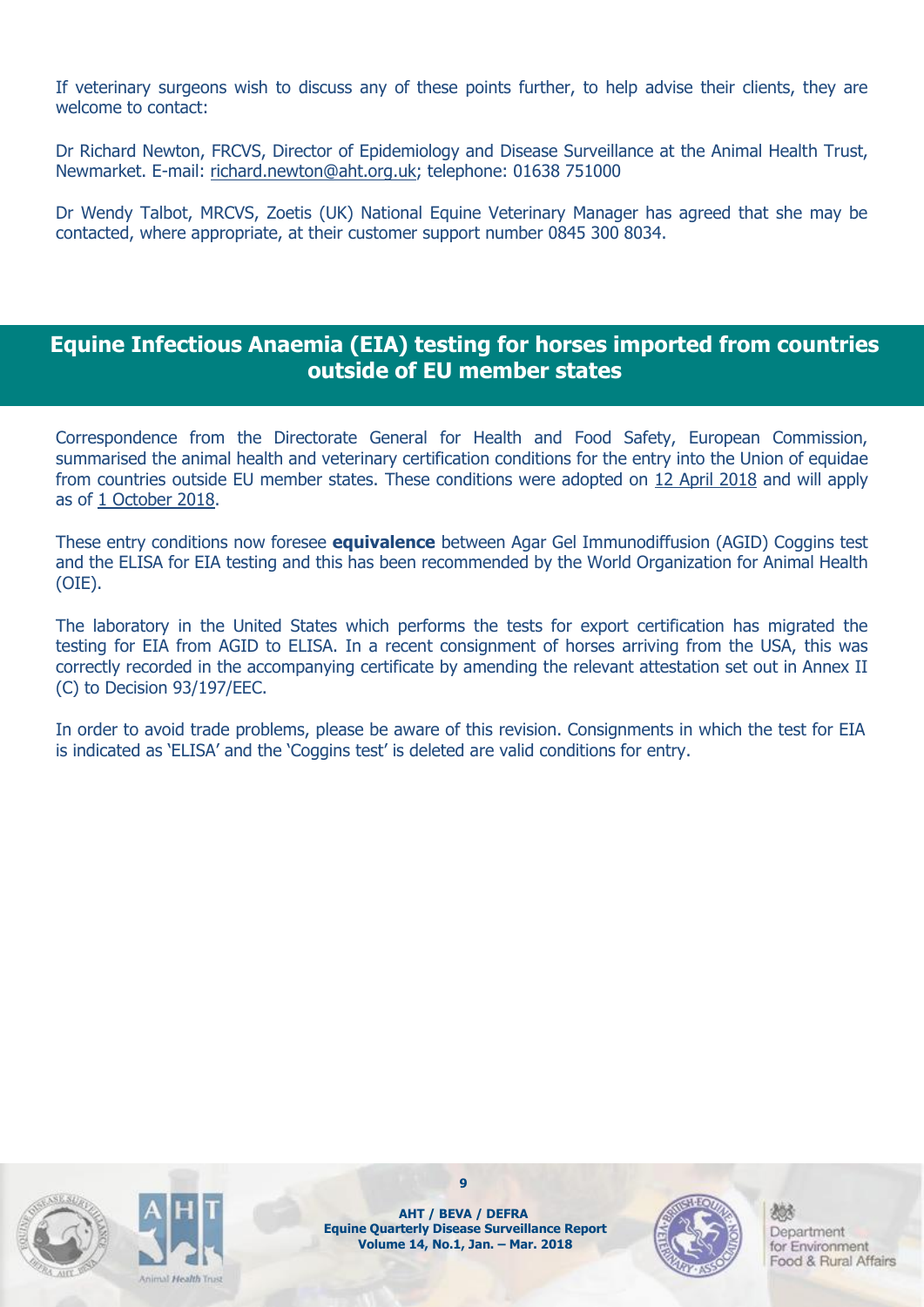# **VIROLOGY disease report for the first quarter 2018**

The results of virological testing for January to March 2018 are summarised in Table 2 and include data relating to Equine Viral Arteritis (EVA), Equine Infectious Anaemia (EIA) and West Nile Virus (WNV) from the Animal & Plant Health Agency (APHA), Weybridge. The sample population for the APHA is different from that for the other contributing laboratories, as the APHA's tests are principally in relation to international trade (EVA, EIA and WNV). APHA now also provides testing for WNV as part of clinical work up of neurological cases, to exclude infection on specific request and provided the local regional APHA office has been informed. No equine viral notifiable diseases have been confirmed in the UK during this first quarter of 2018.

|                           | <b>Number of Samples</b><br><b>Tested</b> | <b>Number Positive</b> | <b>Number of Contributing</b><br><b>Laboratories</b> |
|---------------------------|-------------------------------------------|------------------------|------------------------------------------------------|
| <b>Serological Tests</b>  |                                           |                        |                                                      |
| <b>EVA ELISA</b>          | 4649                                      | 92                     | 6                                                    |
| <b>EVA VN</b>             | 1051                                      | 276#                   | $\overline{4}$                                       |
| <b>APHA EVA VN</b>        | 668                                       | 28#                    | 1                                                    |
| EHV-1/-4 CF test          | 439                                       | 48*                    | 3                                                    |
| EHV-3 VN test             | $\overline{2}$                            | $\mathbf 0$            | 1                                                    |
| ERV-A/-B CF test          | $\overline{74}$                           | $\overline{3*}$        | $\mathbf{1}$                                         |
| Influenza HI test         | 185                                       | $1*$                   | 1                                                    |
| EIA (Coggins)             | 651                                       | $\bf 0$                | 5                                                    |
| <b>EIA ELISA</b>          | 3867                                      | $\mathbf 0$            | 6                                                    |
| <b>APHA EIA (Coggins)</b> | 755                                       | $\pmb{0}$              | 1                                                    |
| <b>APHA WNV (CELISA)</b>  | $\overline{2}$                            | $\overline{0}$         | 1                                                    |
| <b>Rotavirus ELISA</b>    | 44                                        | $\mathbf{1}$           | $\overline{4}$                                       |
| <b>Virus Detection</b>    |                                           |                        |                                                      |
| <b>Coronavirus PCR</b>    | 13                                        | $\mathbf 0$            | 1                                                    |
| EHV-1 PCR                 | 636                                       | 12                     | 5                                                    |
| EHV-4 PCR                 | 636                                       | 15                     | 5                                                    |
| EHV-2 PCR                 | 58                                        | $\mathbf{1}$           | $\overline{2}$                                       |
| EHV-5 PCR                 | 58                                        | 23                     | $\overline{2}$                                       |
| <b>EHV VI</b>             | 29                                        | 14                     | 1                                                    |
| <b>Influenza PCR</b>      | 255                                       | $\mathbf{1}$           | 3                                                    |
| <b>APHA Influenza PCR</b> | 164                                       | $\mathbf 0$            | 1                                                    |
| Influenza VI in eggs      | $\mathbf{1}$                              | $\mathbf{1}$           | 1                                                    |
| <b>EVA VI/PCR</b>         | 3                                         | $\pmb{0}$              | 1                                                    |
| <b>APHA EVA VI/PCR</b>    | $\overline{2}$                            | $\mathbf 0$            | 1                                                    |

#### **Table 2: Diagnostic virology sample throughput and positive results for the first quarter of 2018**

ELISA = enzyme-linked immunosorbent assay, VN = virus neutralisation, CF = complement fixation, HI = haemagglutination inhibition, Coggins = agar gel immune diffusion test, PCR = polymerase chain reaction, VI = virus isolation, EVA = equine viral arteritis, EHV = equine herpes virus, ERV = equine rhinitis virus, EIA = equine infectious anaemia, WNV = West Nile Virus,  $#$  = Seropositives include vaccinated stallions,  $*$  = Diagnosed positive on basis of seroconversion between paired sera





**AHT / BEVA / DEFRA Equine Quarterly Disease Surveillance Report Volume 14, No.1, Jan. – Mar. 2018**

**10**

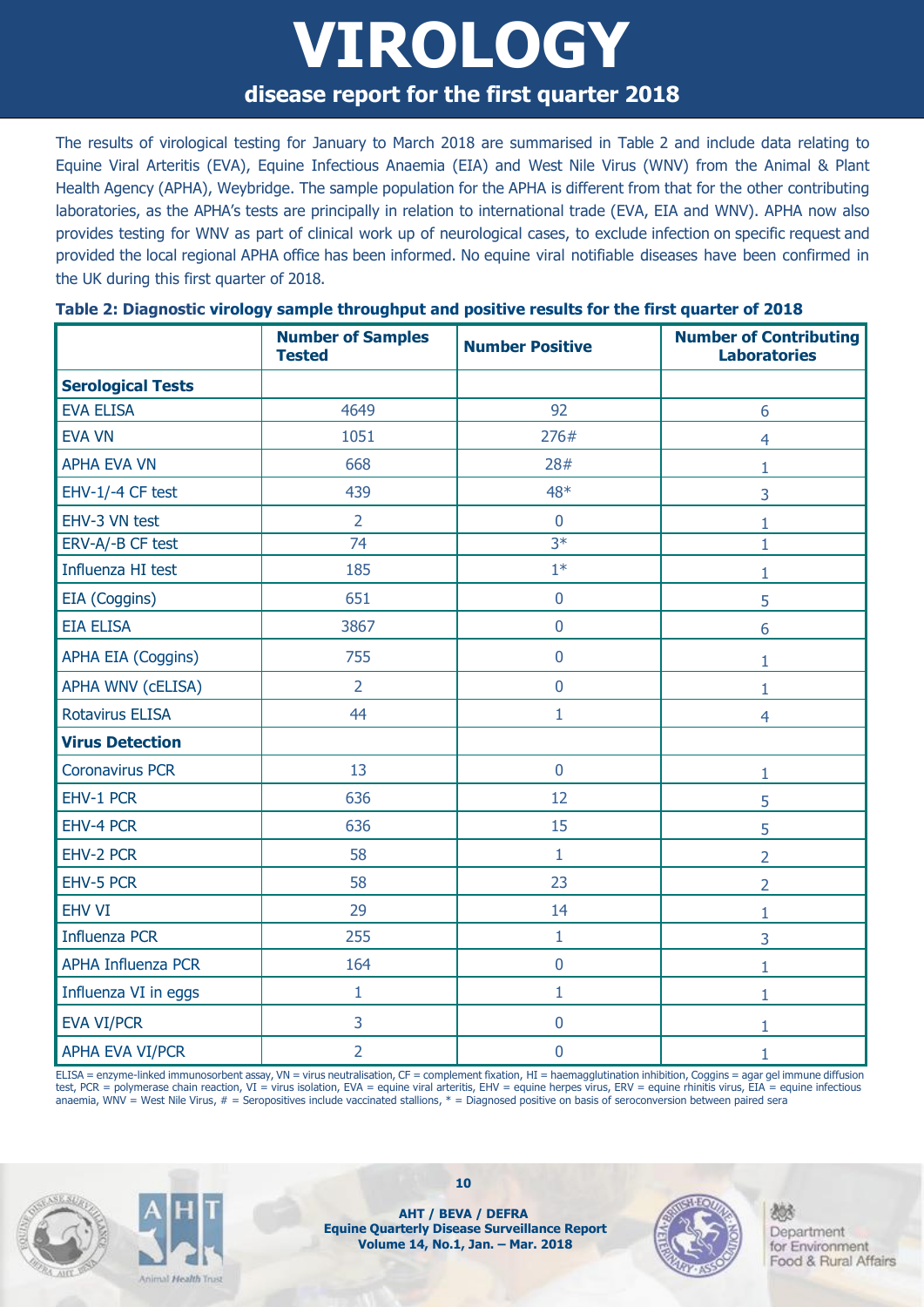#### Time period: 1 January to 31 March 2018

#### **EQUINE HERPES VIRUS-1 (EHV-1) ABORTION**

There were a total of five confirmed cases from four outbreaks

On 2 January 2018, AHT confirmed a case of EHV-1 abortion on stud premises in Suffolk. The affected animal was a vaccinated Thoroughbred mare that was grouped with four other mares on the premises. Appropriate biosecurity measures, in accordance with The Horserace Betting Levy Board (HBLB) Codes of Practice, were implemented. The positive diagnosis was confirmed by post mortem examination and qPCR on fetal and placental tissues. An update three weeks later confirmed no further EHV-1 abortions had occurred.

On 2 March 2018, Rossdales Laboratories, Newmarket confirmed a case of EHV-1 abortion on a premises in Yorkshire, affecting a vaccinated, 12-year-old Thoroughbred mare, with six other in-contact broodmares at the time of the abortion. Another mare on the premises foaled a live foal on the same day that then died at one day old and testing on this case by Rossdales Laboratories also confirmed EHV-1 infection as the cause of neonatal foal death. A further two mares aborted and a presumptive diagnosis of EHV-1 abortion was made. The premises separately accommodates racehorses in training with a reported history of pyrexia and respiratory signs in some of the younger horses over the preceding few weeks. The British Horseracing Authority (BHA) have been informed with race entries stopped until further laboratory testing has been conducted to demonstrate there is no active EHV-1 infection. On 27 March 2018, the outbreak was confirmed to be resolved.

On 4 March 2018, AHT confirmed a case of EHV-1 abortion on a premises in Suffolk, affecting a vaccinated Thoroughbred mare. This outbreak is epidemiologically linked to the above Yorkshire outbreak. The mare had been resident at the stud in Yorkshire and was moved prior to the first abortion there, she had been kept in isolation following the outbreak confirmation and thus aborted in isolation.

On 7 March 2018, Rossdales Laboratories, Newmarket confirmed a case of EHV-1 abortion on a premises in Suffolk, England. The affected animal was a vaccinated Thoroughbred mare. On 26 March 2018, Rossdales Laboratories confirmed a second case of EHV-1 abortion on this premises. The affected animal was a vaccinated Thoroughbred mare. Please see the current national disease outbreak section for an update (page 3 of this report).

For all above outbreaks, positive diagnoses were confirmed by post mortem examination and PCR on fetal and placental tissues. Appropriate biosecurity measures, in accordance with HBLB Codes of Practice, were implemented and continued as required.

#### **EQUINE HERPES VIRUS-1 (EHV-1) NEUROLOGICAL DISEASE**

On 27 March 2018, AHT confirmed a case of EHV-1 neurological disease on a premises in Staffordshire, affecting a single isolated pregnant non-Thoroughbred mare that initially presented with pyrexia but subsequently developed ataxia and became recumbent. The positive diagnosis was confirmed by qPCR on a nasopharyngeal swab. Please see the current national disease outbreak section for an update (page 3 of this report).

#### **EQUINE HERPES VIRUS-1 (EHV-1) RESPIRATORY INFECTION**

There were a total of four confirmed cases from two outbreaks

On 19 January 2018, AHT confirmed a case of EHV-1 respiratory infection in Sussex. The affected animal was an unvaccinated eight-year-old Warmblood that presented with poor performance and chronic lower airway disease. The diagnosis of EHV-1 infection is considered of undetermined clinical significance in this chronic case. The positive diagnosis was obtained by PCR on a bronchoalveolar lavage sample. Quarantine restrictions were imposed at the premises. On 23 January 2018, the Animal Health Trust confirmed two further cases of EHV-1 respiratory infection linked to this case. The affected animals were direct in-contacts with the first reported case. They were unvaccinated and displayed no clinical signs. The positive diagnoses were obtained by qPCR on nasopharyngeal swabs. There are 30 horses on the premises, with five in the direct in contact group. The total number of positive cases in this group is three, with the two others in this group testing negative by qPCR on nasopharyngeal swabs. Quarantine restrictions are continuing at the premises and all horses are being closely monitored.





**AHT / BEVA / DEFRA Equine Quarterly Disease Surveillance Report Volume 14, No.1, Jan. – Mar. 2018**

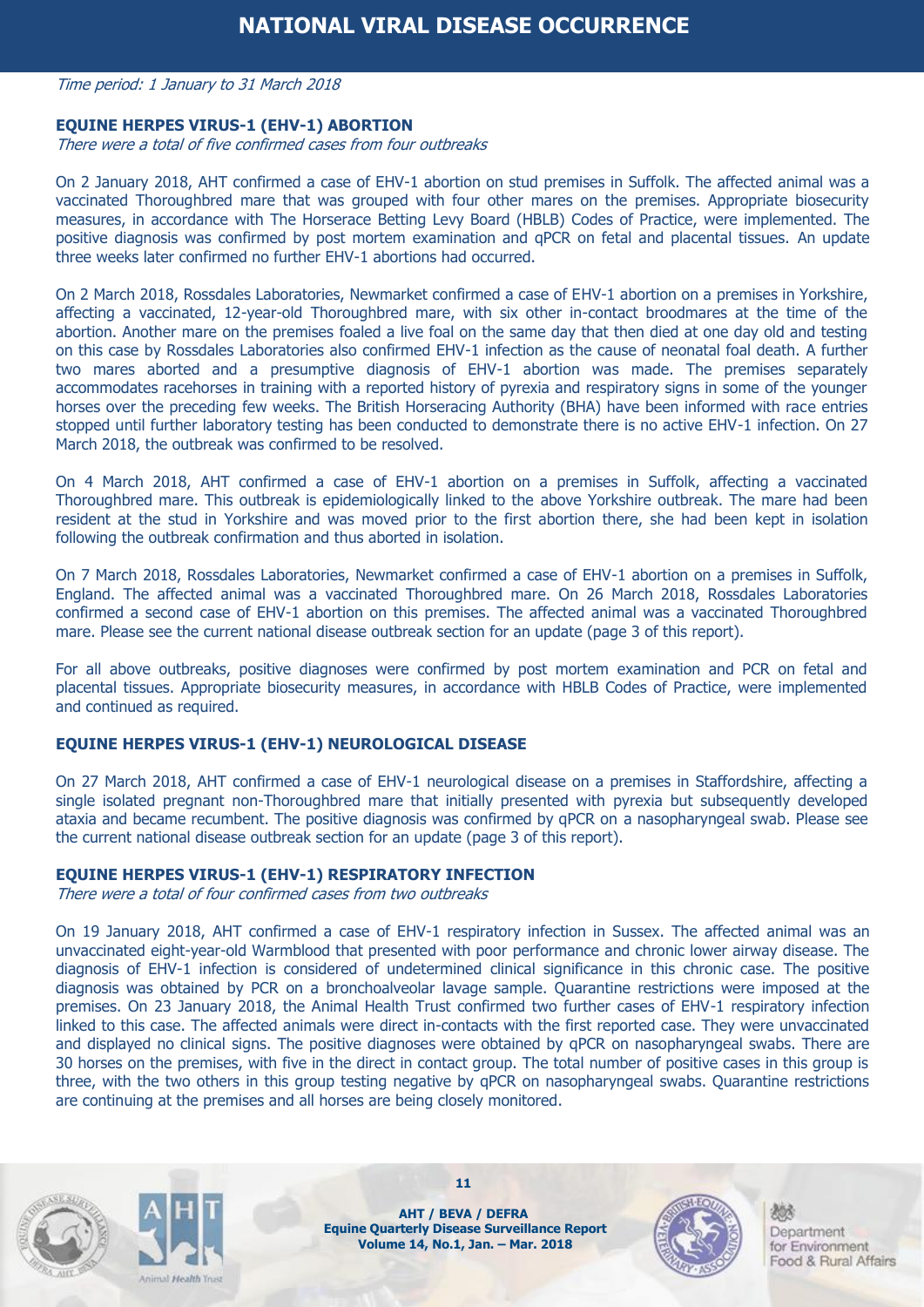On 8 March 2018, AHT confirmed a single case of EHV-1 respiratory infection in Lincolnshire, England. The affected animal was a 10-year-old unvaccinated non-Thoroughbred that presented with serous nasal discharge. The positive diagnosis was confirmed by qPCR on a nasopharyngeal swab and the affected animal was isolated.

#### **EQUINE HERPES VIRUS-4 (EHV-4) ABORTION**

On 4 January 2018, AHT confirmed a case of EHV-4 abortion on a premises in Suffolk, England. The affected animal was an unvaccinated four-year-old non-Thoroughbred mare that presented with pyrexia and premature lactation one week prior to aborting. There is only one in contact gelding at the premises. The positive diagnosis was confirmed by post mortem examination and qPCR on fetal and placental tissues.

#### **EQUINE HERPES VIRUS-4 (EHV-4) RESPIRATORY DISEASE**

#### **Table 3: EHV-4 respiratory disease cases reported in the UK for the first quarter 2018 (source – AHT)**

| Location                          | <b>Report</b><br>Date | <b>Clinical signs</b>                               | <b>Vaccinated</b> | Total<br>affected | In-<br>contacts | <b>Sample</b>  | <b>Diagnostics</b> |
|-----------------------------------|-----------------------|-----------------------------------------------------|-------------------|-------------------|-----------------|----------------|--------------------|
| <b>Northern</b><br><b>England</b> | 8 Jan                 | Nasal discharge                                     | <b>No</b>         | 1                 | 7               | NP swab        | <b>PCR</b>         |
| <b>Suffolk</b>                    | $15$ Jan              | Pyrexia                                             | <b>No</b>         |                   | <b>NK</b>       | NP swab        | <b>PCR</b>         |
| <b>Herefordshire</b>              | $23$ Jan              | Mucopurulent<br>nasal discharge<br>Lymphadenopathy  | <b>No</b>         | $\mathbf{1}$      | <b>NK</b>       | NP swab        | <b>PCR</b>         |
| <b>Sussex</b>                     | $26$ Jan              | Pyrexia<br>Nasal discharge                          | <b>NK</b>         |                   | <b>NK</b>       | NP swab        | <b>PCR</b>         |
| <b>Lincolnshire</b>               | 14 Feb                | Pyrexia<br>Serous nasal<br>discharge<br>Inappetence | <b>NK</b>         | $\mathbf{1}$      | <b>NK</b>       | <b>NP Swab</b> | <b>PCR</b>         |
| <b>Gloucestershire</b>            | 22 Feb                | Pyrexia                                             | <b>No</b>         |                   | <b>NK</b>       | NP swab        | <b>PCR</b>         |
| <b>Gloucestershire</b>            | 5 Feb                 | Pyrexia<br>Nasal discharge                          | <b>No</b>         | $\overline{2}$    | 30              | NP swab        | <b>PCR</b>         |

 $NK = not known$ ,  $NP = nasopharyngeal$ ,  $PCR = polymerase chain reaction$ 

#### **EQUINE INFLUENZA (EI)**

On 26 February 2018, AHT confirmed an outbreak of EI on a single premises in East Lothian, Scotland. The two affected animals were unvaccinated, recently imported non-Thoroughbreds aged one and two-years-old respectively. They presented with pyrexia, nasal discharge and coughing. The positive diagnoses were confirmed by qPCR on nasopharyngeal swabs.

Sequence analysis by the Animal Health Trust showed that the H3N8 virus belonged to Florida Clade 1 sublineage. This is a significant finding as Florida Clade 1 viruses have not been reported to have been isolated in the UK since 2009 and in Europe since 2011 (Sweden).

Please see the next page for information regarding EI classification. Also see page 7 for further information on EI and page 8 for a news update on EI.





**AHT / BEVA / DEFRA Equine Quarterly Disease Surveillance Report Volume 14, No.1, Jan. – Mar. 2018**

**12**

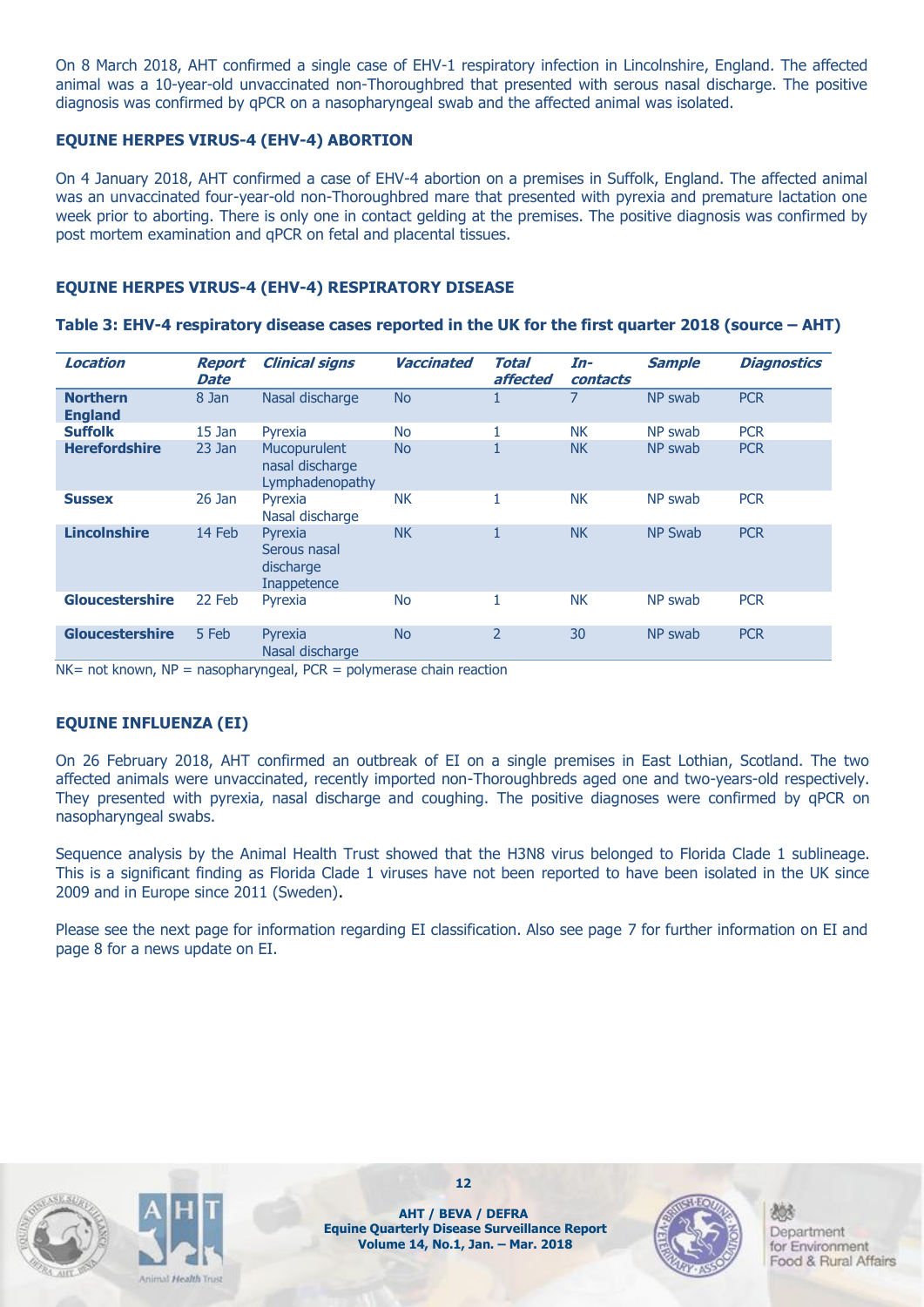#### **Equine Influenza Classification**

 Isolates of equine influenza virus are classified by subtype, the location and year of isolation. The subtype is based on the envelope glycoproteins; haemagglutinin (HA) and neuraminidase (NA).

 A/eq/Prague/1/56) and has not been isolated in over 20-30 There are two subtypes of equine influenza. The H7N7 subtype was first identified in the 1950s (prototype strain: years. The H3N8 subtype was first seen in the 1960s (prototype strain: A/eq/Miami/1/63) and is the only currently circulating subtype.

As the virus circulates, it undergoes antigenic drift, which involve a series of mutations that enable the virus to evade host immunity. In the 1980s, the H3N8 subtype diverged and this is when the American and Eurasian lineages arose. The American lineage has diverged further into Kentucky, South American and Florida sublineages. The Florida sublineage has further divided into two separate clades; Clade 1 and Clade 2.

#### **Current OIE vaccine strain recommendations**

Required strains include Florida Clade 1 strain (South Africa/03 or Ohio/03-like) AND Florida Clade 2 strain (Richmond/1/07-like)

Strains no longer required include the H7N7 strain and the Eurasian strain

#### **A summary of the currently available vaccines in the UK:**

#### **Equip F**

#### **Equilis Prequenza**

European H3N8 - Borlänge/91<br>American H3N8 - Kentucky/98 H7N7 - Newmarket/77

European H3N8 - Newmarket/2/93 Florida Clade 1 H3N8 - South Africa/4/03 Florida Clade 1 H3N8 -Ohio/03 Florida Clade 2 H3N8 -Richmond/1/07

**ProtegFlu** 



#### **HBLB Surveillance Scheme**

Animal Health Trust can test a nasopharyngeal swab and paired blood samples from suspected cases of equine influenza **FREE OF CHARGE** in our diagnostic laboratories, funded by the HBLB. Enter your details at [http://www.aht.org.uk/cms](http://www.aht.org.uk/cms-display/equiflunet_register.html)display/equiflunet register.html to sign up and AHT will send you sampling kits, including swabs and submission forms.



#### **Tell-Tail Text Message Alert Scheme**

In the case of an outbreak, notification will be reported by the text alert service (Tell-Tail) for UK equine practitioners sponsored by Merial Animal Health. This free of charge service alerts practitioners to outbreaks of equine influenza, equine herpes abortion and equine herpes neurological disease in the UK via text message. Sign up to receive alerts at<http://diseaseoutbreaks.merial.co.uk/>





**AHT / BEVA / DEFRA Equine Quarterly Disease Surveillance Report Volume 14, No.1, Jan. – Mar. 2018**

**13**



Department for Environment Food & Rural Affairs



Figure 1: The evolution of Equine Influenza H3N8 subtype from 1963 through to 2018

Florida **Clade 1** strains are predominantly found in the **Americas**, whereas **Clade 2** strains are predominantly found in **Europe and Asia**.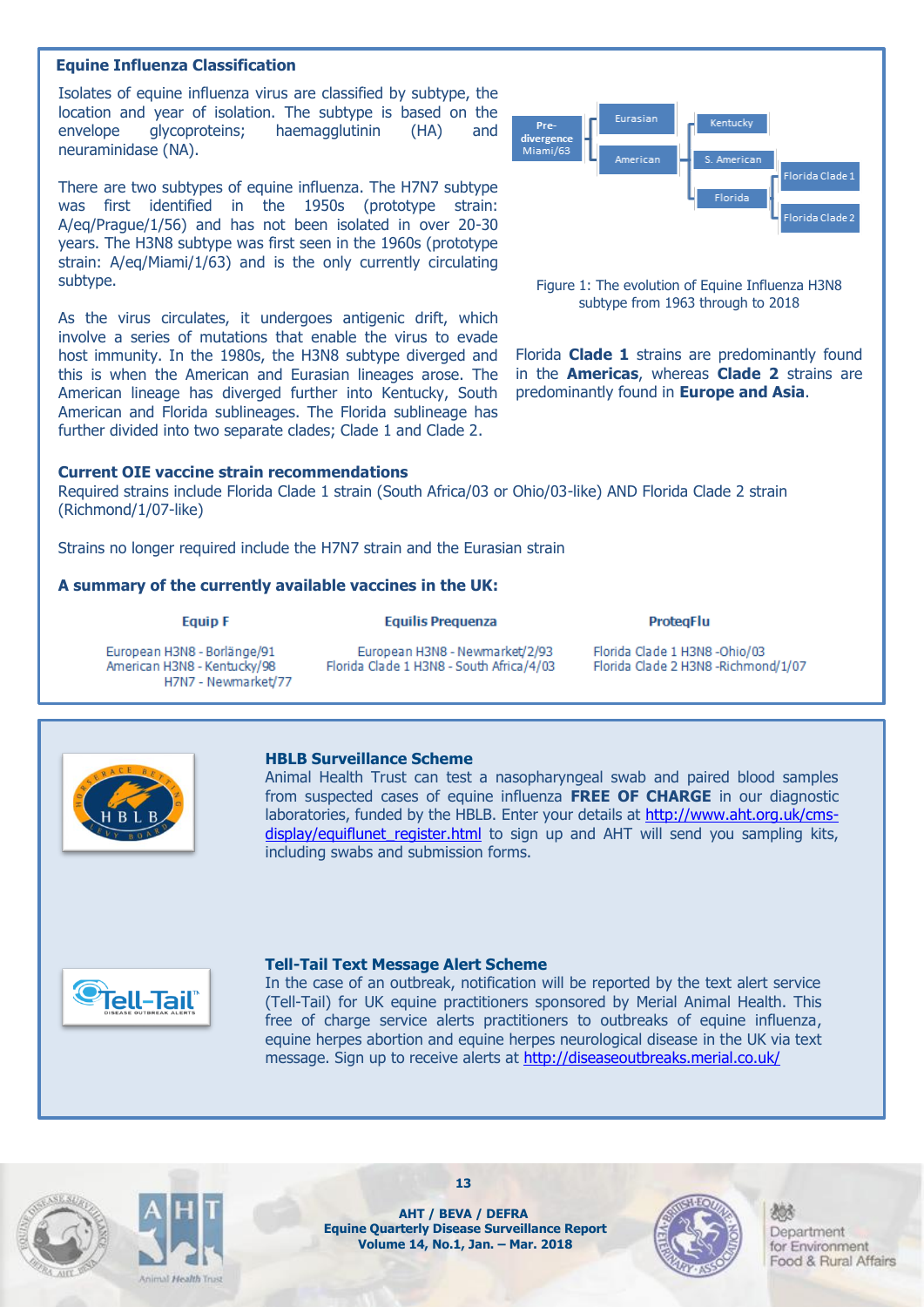#### Time period: 1 January to 31 March 2018

#### **EASTERN EQUINE ENCEPHALITIS (EEE)**

#### USA

#### There were a total of two confirmed cases from two outbreaks

On 1 February 2018, The Florida Department of Agriculture and Consumer Affairs confirmed a case of EEE in a twoyear-old Miniature Horse gelding in St. Johns County. The gelding exhibited clinical signs on 10 January and was euthanased on 16 January. Vaccination status was unknown.

On 28 February 2018, a horse in Nassau County, Florida, was confirmed positive for EEE. The seven-year-old Quarter Horse mare became clinical on 31 January and was euthanased. Vaccination status was unknown.

#### **EQUINE HERPES VIRUS-1 (EHV-1) ABORTION**

#### **Table 4: International EHV-1 abortion cases reported for the first quarter 2018**

| Location                                         | <b>Report</b><br><b>Date</b> | <b>Breed</b>          | <b>Vaccinated</b> | <b>Total</b><br>affected | In-contact                      | <b>Sample and</b><br>diagnostics                                        | <b>Source</b>                    |
|--------------------------------------------------|------------------------------|-----------------------|-------------------|--------------------------|---------------------------------|-------------------------------------------------------------------------|----------------------------------|
| <b>Nordrhein</b><br>Westfalen,<br><b>Germany</b> | 9 Jan                        | Thoroughbred          | <b>Yes</b>        | 1                        | 100,<br>including 12<br>in-foal | <b>NK</b>                                                               | University of<br><b>Hannover</b> |
| Orne,<br><b>France</b>                           | $29$ Jan                     | <b>NK</b>             | <b>NK</b>         | 1                        | <b>NK</b>                       | PCR on fetal and<br>placental tissues                                   | <b>RESPE</b>                     |
| ID, USA                                          | 9 Feb                        | <b>Quarter Horse</b>  | <b>Yes</b>        | $\mathbf{1}$             | <b>NK</b>                       | <b>NK</b>                                                               | <b>EDCC</b>                      |
| <b>Ain, France</b>                               | 16 Feb                       | <b>NK</b>             | <b>NK</b>         | 1                        | <b>NK</b>                       | PCR on fetal and<br>placental tissues                                   | <b>RESPE</b>                     |
| Calvados,<br><b>France</b>                       | 22 Feb                       | <b>French Trotter</b> |                   | $\overline{2}$           | $\overline{7}$                  | PCR on fetal and<br>placental tissues                                   | <b>RESPE</b>                     |
| Gironde,<br><b>France</b>                        | 21 March                     | Thoroughbred          | <b>NK</b>         | 1                        | 60                              | PCR on fetal and<br>placental tissues                                   | <b>RESPE</b>                     |
| Calvados,<br><b>France</b>                       | 23 March                     | <b>NK</b>             | <b>NK</b>         | $\mathbf{1}$             | <b>NK</b>                       | PCR on fetal and<br>placental tissues                                   | <b>RESPE</b>                     |
| Orne,<br><b>France</b>                           | 26 March                     | Thoroughbred          | <b>NK</b>         | 1                        | 130                             | PCR on fetal<br>tissues                                                 | <b>RESPE</b>                     |
| <b>Meurthe-</b><br>et-Moselle,<br><b>France</b>  | 26 March                     | French<br>Saddlebred  | <b>No</b>         | $\overline{4}$           | 30                              | PCR on blood (2),<br>PCR on fetal<br>tissues $(1)$<br>presumptive $(1)$ | <b>RESPE</b>                     |
| Calvados,<br><b>France</b>                       | 26 March                     | <b>NK</b>             | <b>NK</b>         | <b>NK</b>                | <b>NK</b>                       | PCR on fetal and<br>placental tissues                                   | <b>RESPE</b>                     |

 $NK = not known$ ,  $PCR = polymerase chain reaction$ 

#### **EQUINE HERPES VIRUS-1 (EHV-1) NEUROLOGICAL DISEASE**

#### **France**

On 22 March 2018, RESPE reported an outbreak of EHV-1 neurological disease in Ille-et-Vilaine, France. There have been eight confirmed cases by PCR on nasopharyngeal swabs, with a total of 80 animals at the premises. Affected animals presented with pyrexia and neurological signs. Control measures include isolation of affected animals and quarantine of the premises.





**14**

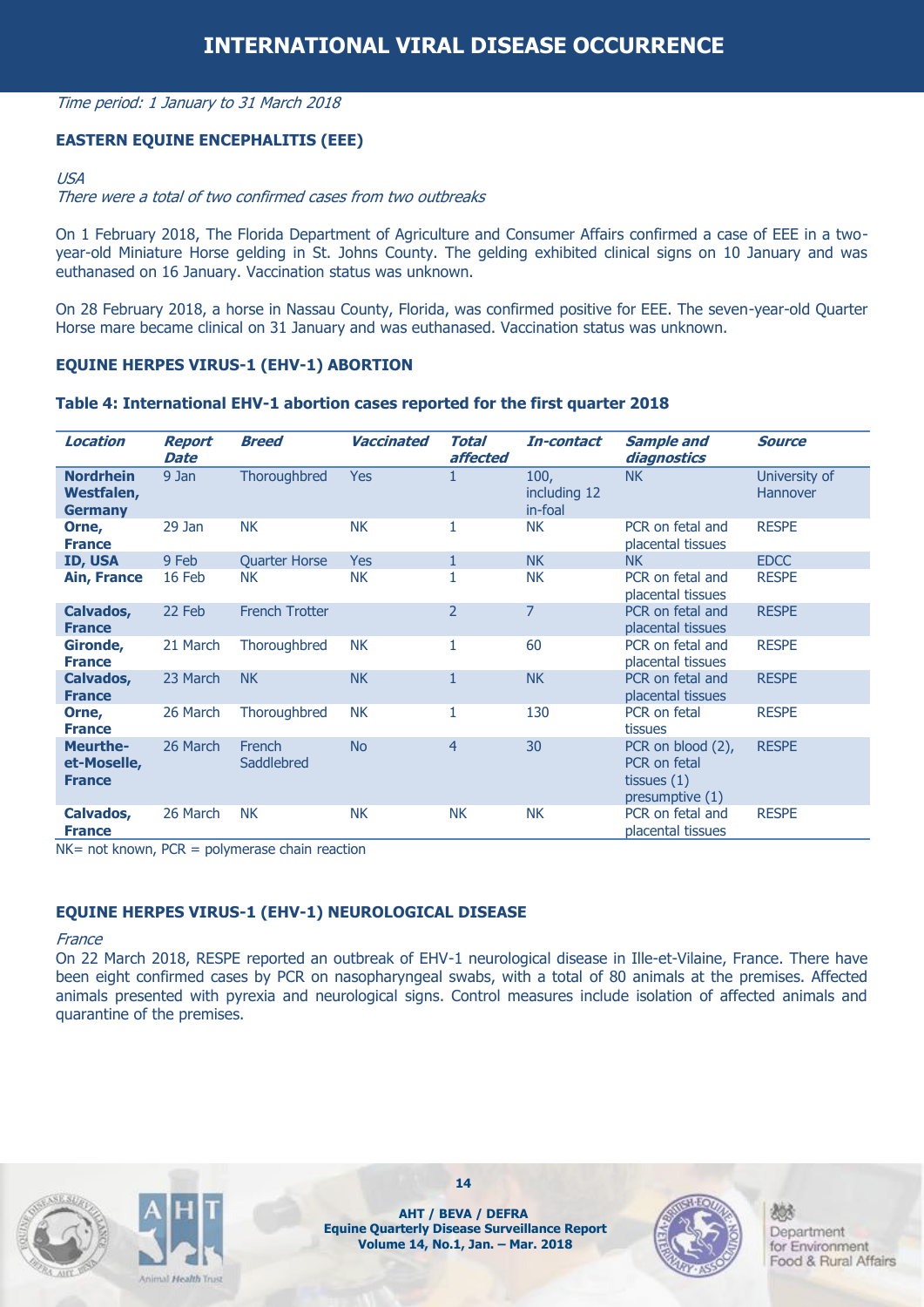#### USA

#### **Table 5: EHV-1 neurological disease outbreaks reported in USA for the first quarter 2018 (source – Equine Disease Communication Center)**

| <b>Location</b>                                 | <b>Report</b><br><b>Date</b> | <b>Clinical signs</b>                          | <b>Vaccinated</b> | <b>Outcome</b>           | <b>Total</b><br>affected | $In-$<br>contacts |
|-------------------------------------------------|------------------------------|------------------------------------------------|-------------------|--------------------------|--------------------------|-------------------|
| <b>New Bolton Center, PA</b>                    | 18 Jan                       | Pyrexia<br>Neurological signs                  | <b>NK</b>         | Euthanased               | $\mathbf{1}$             | <b>NK</b>         |
| <b>Albemarle County, VA</b>                     | 24 Jan                       | Pyrexia                                        | <b>NK</b>         | <b>NK</b>                | 1                        | <b>NK</b>         |
| <b>Portland Meadows</b><br><b>Racetrack, OR</b> | 30 Jan                       | <b>NK</b>                                      | <b>NK</b>         | <b>NK</b>                | $\mathbf{1}$             | <b>NK</b>         |
| <b>Jerome County, ID</b>                        | 31 Jan                       | Ataxia<br>Loss of tail tone<br>Urine dribbling | Yes               | Euthanased               | $\mathbf{1}$             | 60                |
| <b>Chesterfield County, VA</b>                  | 2 Feb                        | Pyrexia<br>Neurological signs                  | <b>NK</b>         | <b>NK</b>                | $\mathbf{1}$             | <b>NK</b>         |
| <b>Boone County, KY</b>                         | 5 Feb                        | Neurological signs                             | <b>NK</b>         | Euthanased               | 1                        | <b>NK</b>         |
| <b>Campbell County, WY</b>                      | 6 Feb                        | <b>Ataxia</b><br>Weakness<br>Recumbency        | <b>NK</b>         | Euthanased               | $\overline{2}$           | 10                |
| <b>Gooding County, ID</b>                       | 9 Feb                        | Ataxia                                         | <b>NK</b>         | Euthanased               | 1                        | <b>NK</b>         |
| <b>Campbell County, WY</b>                      | 12 Feb                       | <b>NK</b>                                      | <b>NK</b>         | <b>NK</b>                | $\mathbf{1}$             | 17                |
| <b>Campbell County, WY</b>                      | 12 Feb                       | <b>NK</b>                                      | <b>NK</b>         | <b>NK</b>                | 1                        | 9                 |
| <b>Washington County, PA</b>                    | 12 Feb                       | <b>NK</b>                                      | <b>NK</b>         | <b>NK</b>                | $\overline{2}$           | <b>NK</b>         |
| <b>Maricopa County, AZ</b>                      | 13 Feb                       | Neurological signs                             | <b>NK</b>         | <b>NK</b>                | 1                        | <b>NK</b>         |
| <b>Bannick County, ID</b>                       | 14 Feb                       | Pyrexia<br>Ataxia<br>Neurological signs        | <b>NK</b>         | Euthanased<br>$(2 \csc)$ | 3                        | <b>NK</b>         |
| <b>Chester County, PA</b>                       | 19 Feb                       | Ataxia                                         | <b>NK</b>         | <b>NK</b>                | $\mathbf{1}$             | <b>NK</b>         |
| <b>Belmont Park, NY</b>                         | 19 Feb                       | Neurological signs                             | <b>NK</b>         | Euthanased               | $\mathbf{1}$             | <b>NK</b>         |
| <b>Los Alamitos, CA</b>                         | 22 Feb                       | Neurological signs                             | <b>NK</b>         | Euthanased               | 1                        | <b>NK</b>         |
| <b>KY</b>                                       | 26 Feb                       | Neurological signs                             | <b>NK</b>         | <b>NK</b>                | $\mathbf{1}$             | <b>NK</b>         |
| <b>Maricopa County, AZ</b>                      | 27 Feb                       | Pyrexia<br>Ataxia                              | <b>NK</b>         | <b>NK</b>                | 1                        | <b>NK</b>         |
| <b>Washington County, PA</b>                    | 27 Feb                       | <b>NK</b>                                      | <b>NK</b>         | <b>NK</b>                | $\overline{2}$           | <b>NK</b>         |
| <b>Fredericksburg, VA</b>                       | 1 Mar                        | <b>NK</b>                                      | <b>NK</b>         | <b>NK</b>                | $\mathbf{1}$             | <b>NK</b>         |
| <b>Powhatan County, VA</b>                      | 1 Mar                        | <b>NK</b>                                      | <b>NK</b>         | <b>NK</b>                | $\mathbf{1}$             | <b>NK</b>         |
| <b>Queen Creek, AZ</b>                          | 5 Mar                        | Neurological signs                             | <b>NK</b>         | <b>NK</b>                | 1                        | <b>NK</b>         |
| <b>Union County, NJ</b>                         | 21 Mar                       | <b>NK</b>                                      | <b>NK</b>         | <b>NK</b>                | $\mathbf{1}$             | <b>NK</b>         |

NK= not known. There is no further information regarding the tests performed to confirm a positive diagnosis

#### **EQUINE HERPES VIRUS-1 (EHV-1) RESPIRATORY DISEASE**

#### France

There were a total of three confirmed cases from three outbreaks

On 2 February 2018, RESPE reported a case of EHV-1 infection in Essonne, France. The affected animal is a French Trotter that presented with pyrexia.

On 27 March 2018, RESPE reported three cases of EHV-1 respiratory infection on a premises in Maine-et-Loire, France.

On 29 March 2018, RESPE reported a single case of EHV-1 infection on a premises in Sarthe, France.

For all cases, the positive diagnosis was confirmed by PCR on a nasopharyngeal swab.





**AHT / BEVA / DEFRA Equine Quarterly Disease Surveillance Report Volume 14, No.1, Jan. – Mar. 2018**

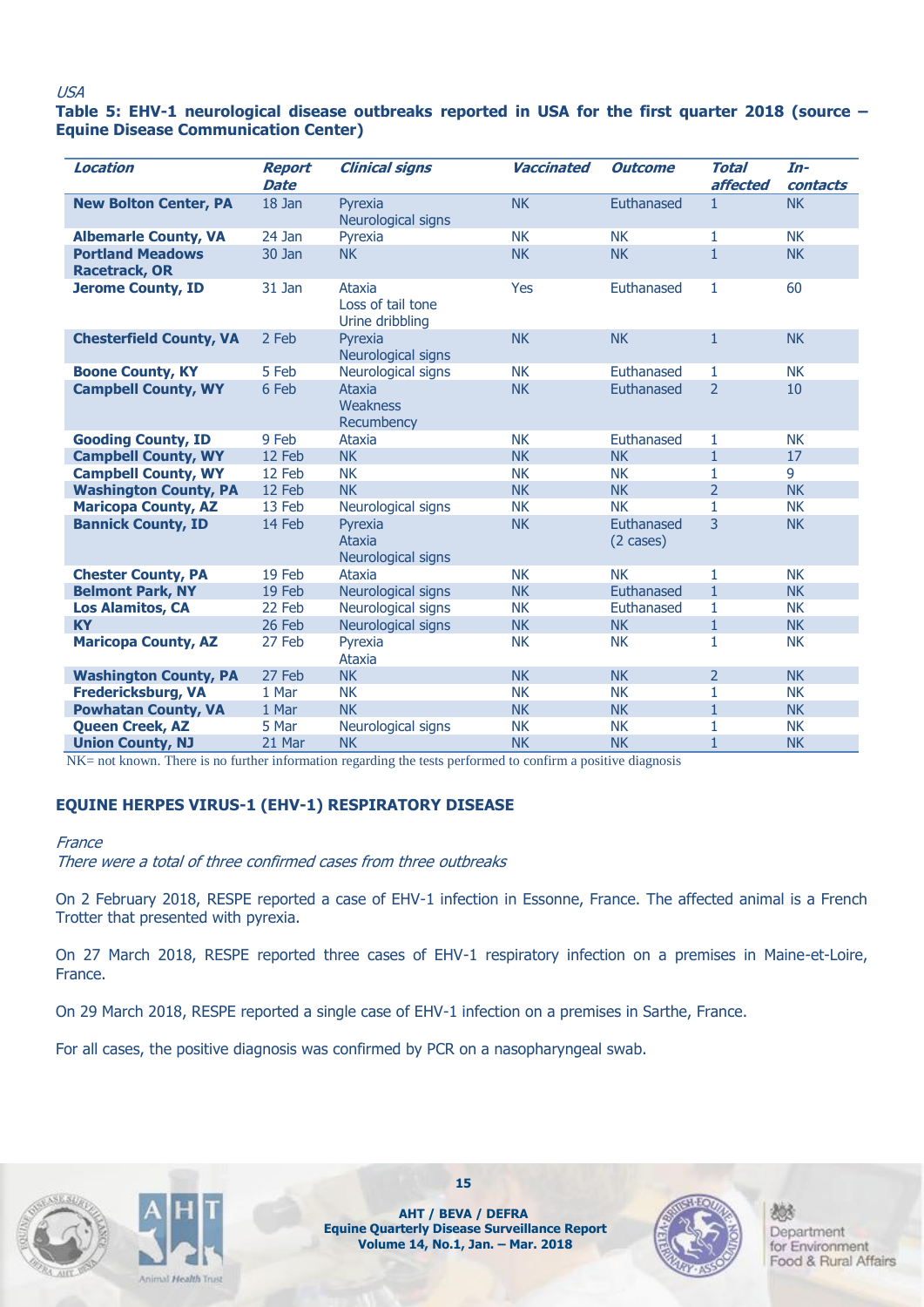#### USA There were a total of six confirmed cases from six outbreaks

On 12 January 2018, the New York Racing Association reported a single case of EHV-1 infection in Belmont Park, New York. The affected animal presented with pyrexia and respiratory signs.

On 24 January 2018, The Pennsylvania Department of Agriculture reported a case of subclinical EHV-1 infection in a Standardbred horse at The Meadows Racetrack, Washington, Pennsylvania. All exposed horses are being monitored daily for signs of disease.

On 6 February 2018, The Ohio Department of Agriculture confirmed EHV-1 infection in four horses at separate locations around the state. Multiple premises have been placed under quarantine restrictions and investigations are on-going into where these animals have been and what other animals might have been exposed. Two of the animals raced at Meadows Racetrack and Casino in Washington, Pennsylvania. Neither of these horses is reported to have exhibited clinical signs of illness. The remaining two horses are at the University of Findlay and these also have not so far presented with signs of illness. The equine facilities at Findlay have been placed under quarantine restrictions.

#### **EQUINE HERPES VIRUS-4 (EHV-4) RESPIRATORY DISEASE**

**France** 

#### **Table 6: EHV-4 respiratory disease outbreaks reported in France for the first quarter 2018 (source – RESPE)**

| French<br>department  | <b>Report</b><br><b>Date</b> | <b>Clinical signs</b>            | <b>Vaccinated</b> | Total<br>affected | In-<br>contacts | <b>Sample</b> | <b>Diagnostics</b> |
|-----------------------|------------------------------|----------------------------------|-------------------|-------------------|-----------------|---------------|--------------------|
| <b>Calvados</b>       | $18$ Jan                     | <b>NK</b>                        | <b>NK</b>         |                   | <b>NK</b>       | NP swab       | <b>PCR</b>         |
| <b>Charente</b>       | 24 Jan                       | <b>NK</b>                        | <b>NK</b>         |                   | 70              | NP swab       | <b>PCR</b>         |
| <b>Calvados</b>       | 31 Jan                       | <b>NK</b>                        | <b>NK</b>         |                   | <b>NK</b>       | NP swab       | <b>PCR</b>         |
| <b>Pas-De-Calais</b>  | 31 Jan                       | <b>NK</b>                        | <b>NK</b>         |                   | <b>NK</b>       | Tracheal wash | <b>PCR</b>         |
| <b>Var</b>            | 31 Jan                       | <b>NK</b>                        | <b>NK</b>         |                   | <b>NK</b>       | <b>Blood</b>  | <b>PCR</b>         |
| <b>Calvados</b>       | 2 Feb                        | Pyrexia<br><b>ND</b>             | <b>NK</b>         |                   | <b>NK</b>       | NP swab       | <b>PCR</b>         |
| <b>Orne</b>           | 5 Feb                        | Pyrexia<br><b>ND</b>             | <b>NK</b>         | $\overline{2}$    | <b>NK</b>       | NP swab       | <b>PCR</b>         |
| <b>Calvados</b>       | 26 Feb                       | Subclinical                      | <b>NK</b>         |                   | <b>NK</b>       | NP swab       | <b>PCR</b>         |
| <b>Pas-De-Calais</b>  | 1 March                      | <b>NK</b>                        | <b>NK</b>         |                   | <b>NK</b>       | NP swab       | <b>PCR</b>         |
| <b>Seine-et-Marne</b> | 8 March                      | Pyrexia<br><b>ND</b><br>Coughing | <b>NK</b>         |                   | <b>NK</b>       | NP swab       | <b>PCR</b>         |
| <b>Orne</b>           | 26 March                     | <b>NK</b>                        | <b>NK</b>         |                   | <b>NK</b>       | NP swab       | <b>PCR</b>         |
| <b>Cher</b>           | 29 March                     | Pyrexia                          | <b>Yes</b>        |                   | 15              | NP swab       | <b>PCR</b>         |
| <b>Landes</b>         | 29 March                     | <b>NK</b>                        | <b>NK</b>         | <b>NK</b>         | <b>NK</b>       | NP swab       | <b>PCR</b>         |

 $NK = not known$ ,  $ND =$  nasal discharge  $NP =$  nasopharyngeal,  $PCR = polymerase$  chain reaction

#### **EQUINE INFECTIOUS ANAEMIA (EIA)**

#### Canada

On 21 February 2018, The Canadian Food Inspection Agency reported a case of EIA on a premises in Strathcona County, Alberta. At the time of sampling, the affected animal exhibited clinical signs consistent with those of EIA. It was euthanased shortly afterwards. Quarantine restrictions were imposed on the premises and any on-premises contacts were followed up in accordance with current program policy.

#### **France**

On 2 January 2018, RESPE reported a case of EIA in Alpes Maritimes, France. The affected animal presented with clinical signs consistent with the disease and was euthanased. Appropriate prevention and control measures were instigated for the two in contacts.

On 18 January 2018, RESPE reported a case of EIA in Var, France. The outbreak is epidemiologically linked to the above outbreak reported on 2 January 2018. The infected horse, a Saddlebred, has been euthanased and appropriate prevention and control measures will be instigated for the one in contact. The positive diagnosis was confirmed on 12





**16**

**AHT / BEVA / DEFRA Equine Quarterly Disease Surveillance Report Volume 14, No.1, Jan. – Mar. 2018**

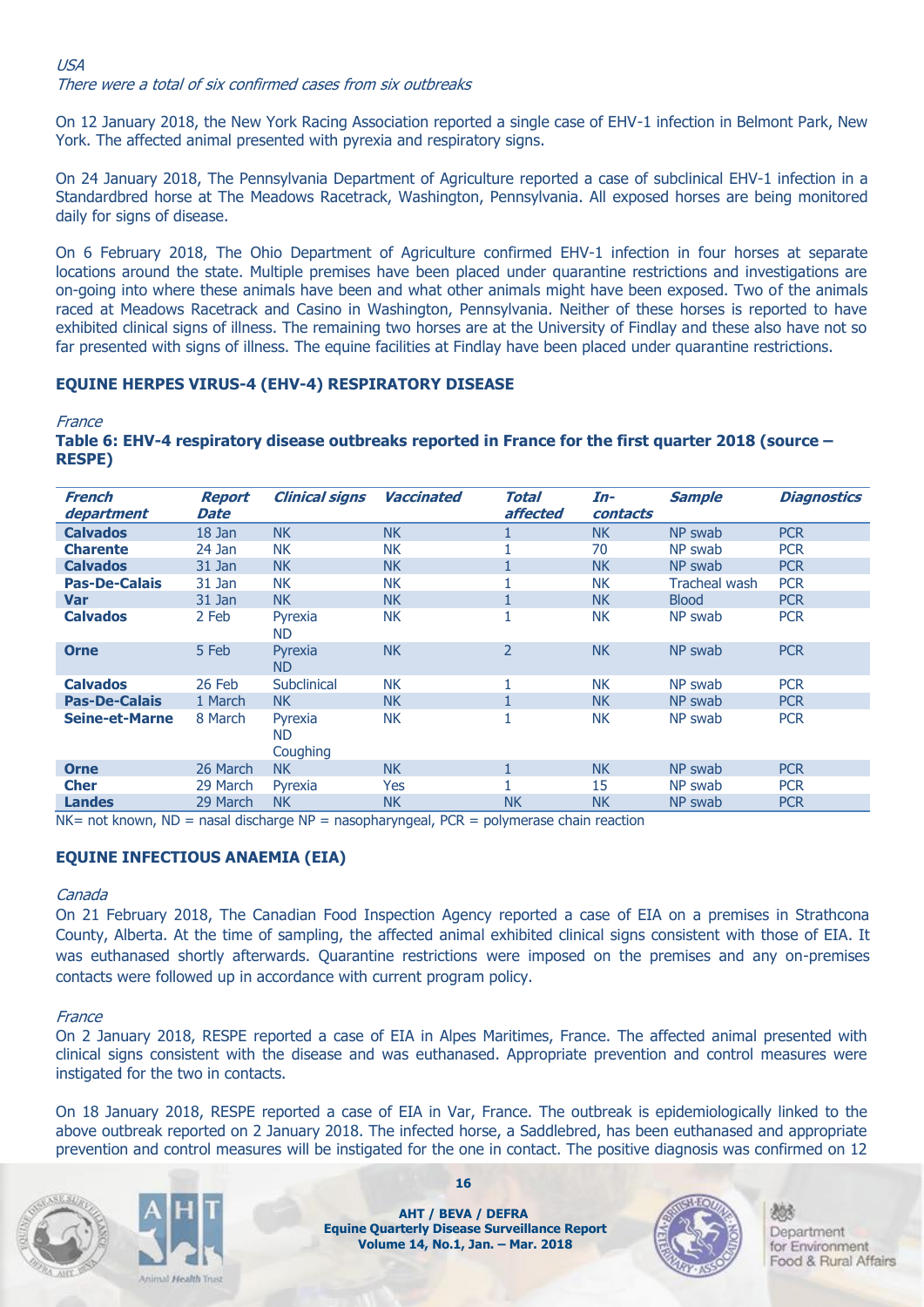January 2018 by Ministère de l'Alimentation et de l'Agriculture et de la Pêche, France.

#### Slovakia

On 13 February 2018, the OIE reported a case of EIA in Banska Bystrica, Slovakia. The affected animal was not showing any clinical signs and the positive diagnosis was confirmed by Veterinary Institute in Zvolen (national laboratory). Quarantine restrictions were put in place.

#### USA

On 6 February 2018, The Texas Animal Health Commission (TAHC) confirmed EIA in one Quarter Horse in Wilson County and in another in Walker County, Texas.

On 8 March 2018, TAHC confirmed a case of EIA in a Quarter Horse in Bastrop County, Texas. The positive horse has been euthanased and the premises will remain under quarantine restrictions until requirements for release have been met.

#### **EQUINE INFLUENZA (EI)**

#### Chile

On 23 January 2018, the OIE reported an outbreak of EI in Metro. De Santiago, Chile. The index case presented on 8 January 2018. Affected animals are unvaccinated and the subtype was confirmed as H3N8. Positive diagnoses were confirmed by PCR on nasopharyngeal swabs by Lo Aguirre (national laboratory). Surveillance and control measures are ongoing. Please see page 7 for further information on EI, page 8 for a news update on EI and page 13 for EI classification information.

#### USA

On 12 January 2018, EI was confirmed in a group of approximately 50 horses in Cochise County, Arizona. Personnel involved have been requested to place affected barns under quarantine. Vaccination status of exposed horses is unknown.

Further details on all the above and subsequent outbreaks can be found at http://www.aht.org.uk/cmsdisplay/international-breeders-meeting.html





**AHT / BEVA / DEFRA Equine Quarterly Disease Surveillance Report Volume 14, No.1, Jan. – Mar. 2018**

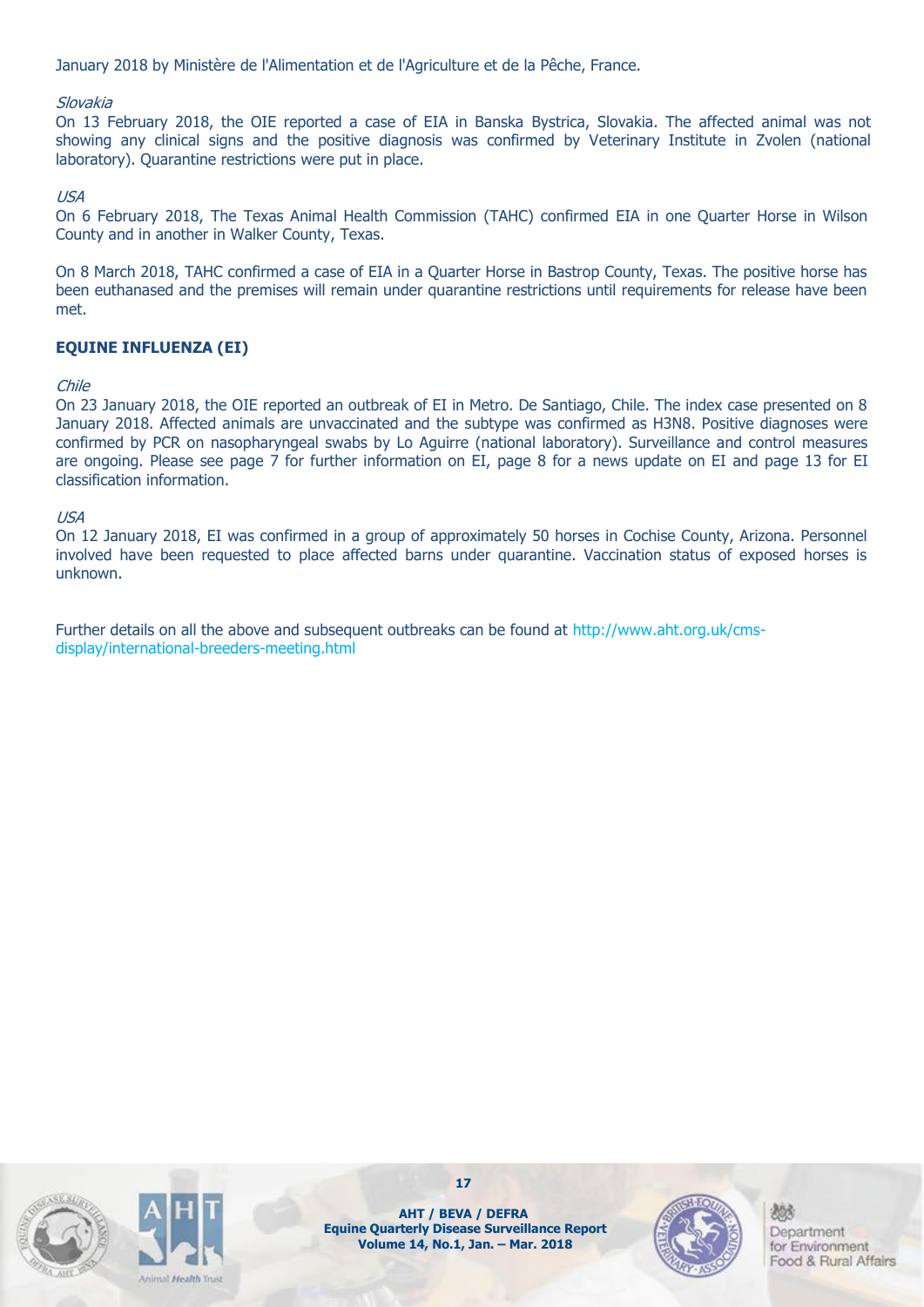# **BACTERIOLOGY** disease report for the first quarter of 2018

A summary of the diagnostic bacteriology testing undertaken by different contributing laboratories is presented in Table 7. For Contagious Equine Metritis (CEM), 22 of the 23 BEVA approved laboratories in the UK contributed data.

No equine bacterial notifiable diseases have been confirmed in the UK during this first quarter of 2018.

|                                                                    | <b>Number of Samples</b><br><b>Tested</b> | <b>Number</b><br><b>Positive</b> | <b>Number of Contributing</b><br><b>Laboratories</b> |
|--------------------------------------------------------------------|-------------------------------------------|----------------------------------|------------------------------------------------------|
| CEMO (HBLB) PCR                                                    | 2293                                      | $\mathbf{0}$                     | 11                                                   |
| CEMO (HBLB) culture                                                | 10328                                     | $\overline{0}$                   | 22                                                   |
| <b>CEMO (APHA) PCR</b>                                             | $\mathbf 0$                               | $\mathbf 0$                      | $\mathbf{1}$                                         |
| CEMO (APHA) culture                                                | 1082                                      | $\overline{0}$                   | $\mathbf{1}$                                         |
| Klebsiella pneumoniae PCR <sup>1</sup>                             | 2293                                      | 3                                | 11                                                   |
| Klebsiella pneumoniae culture <sup>1</sup>                         | 10395                                     | 4#                               | 22                                                   |
| Pseudomonas aeruginosa PCR <sup>1</sup>                            | 1373                                      | 6                                | 11                                                   |
| Pseudomonas aeruginosa culture <sup>1</sup>                        | 11310                                     | 40                               | 23                                                   |
| Strangles* PCR                                                     | 1496                                      | 134                              | 9                                                    |
| Strangles* culture                                                 | 951                                       | 70                               | 16                                                   |
| Strangles ELISA <sup>2</sup>                                       | 4506                                      | 370                              | $\overline{4}$                                       |
| Salmonellosis                                                      | 394                                       | $\overline{0}$                   | 12                                                   |
| APHA Salmonellosis <sup>3</sup>                                    | 6                                         | 6                                | 1                                                    |
| <b>MRSA</b>                                                        | 303                                       | $\overline{5}$                   | $\overline{10}$                                      |
| Clostridium perfringens (toxin by<br>ELISA or imunochromatography) | 168                                       | 10                               | 8                                                    |
| Clostridium difficile (toxin by ELISA or<br>imunochromatography)   | 188                                       | 5                                | 8                                                    |
| Borrelia burgdorferi (by ELISA)                                    | 18                                        | $\overline{4}$                   | $\overline{4}$                                       |
| Rhodococcus equi (culture, PCR or<br><i>immunochromatography</i> ) | 8                                         | $\mathbf 0$                      | $\overline{2}$                                       |
| Rhodococcus equi<br>(by ELISA)                                     | 10                                        | 9#1                              | $\mathbf{1}$                                         |
| APHA Burkholderia mallei (Glanders)                                | 242                                       | $\overline{0}$                   | $\mathbf{1}$                                         |
| Lawsonia intracellularis**<br>(culture/PCR)                        | 30                                        | 3                                | $\overline{2}$                                       |
| Lawsonia intracellularis<br>(IPMA)                                 | 34                                        | 21#2                             | 1                                                    |

CEM = contagious equine metritis (Taylorella equigenitalis), HBLB = HBLB approved laboratories,  $# =$  capsule type 1,2,5, PCR/culture<sup>1</sup> = reproductive tract samples only, Strangles\* = Streptococcus equi, Strangles ELISA<sup>2</sup> = seropositivity may be attributed to disease exposure, vaccination, infection and carrier states, Salmonellosis<sup>3</sup>= Under the Zoonoses Order 1989, it is a statutory requirement to report and serotype positive cases for *Salmonella spp*. and a positive case may have repeat samples taken, MRSA = methicillin resistant Staphylococcus aureus, Lawsonia intracellularis\*\* = Lawsonia intracellularis identified using culture/PCR applied to faeces, IPMA = Immunoperoxidase monolayer assay ,.  $\#^1$  = seropositives include exposure to the virulent form of *Rhocococcus equi* or the presence of maternally derived antibodies,  $#^2$  = seropositives include vaccinated animals





**18**

**AHT / BEVA / DEFRA Equine Quarterly Disease Surveillance Report Volume 14, No.1, Jan. – Mar. 2018**

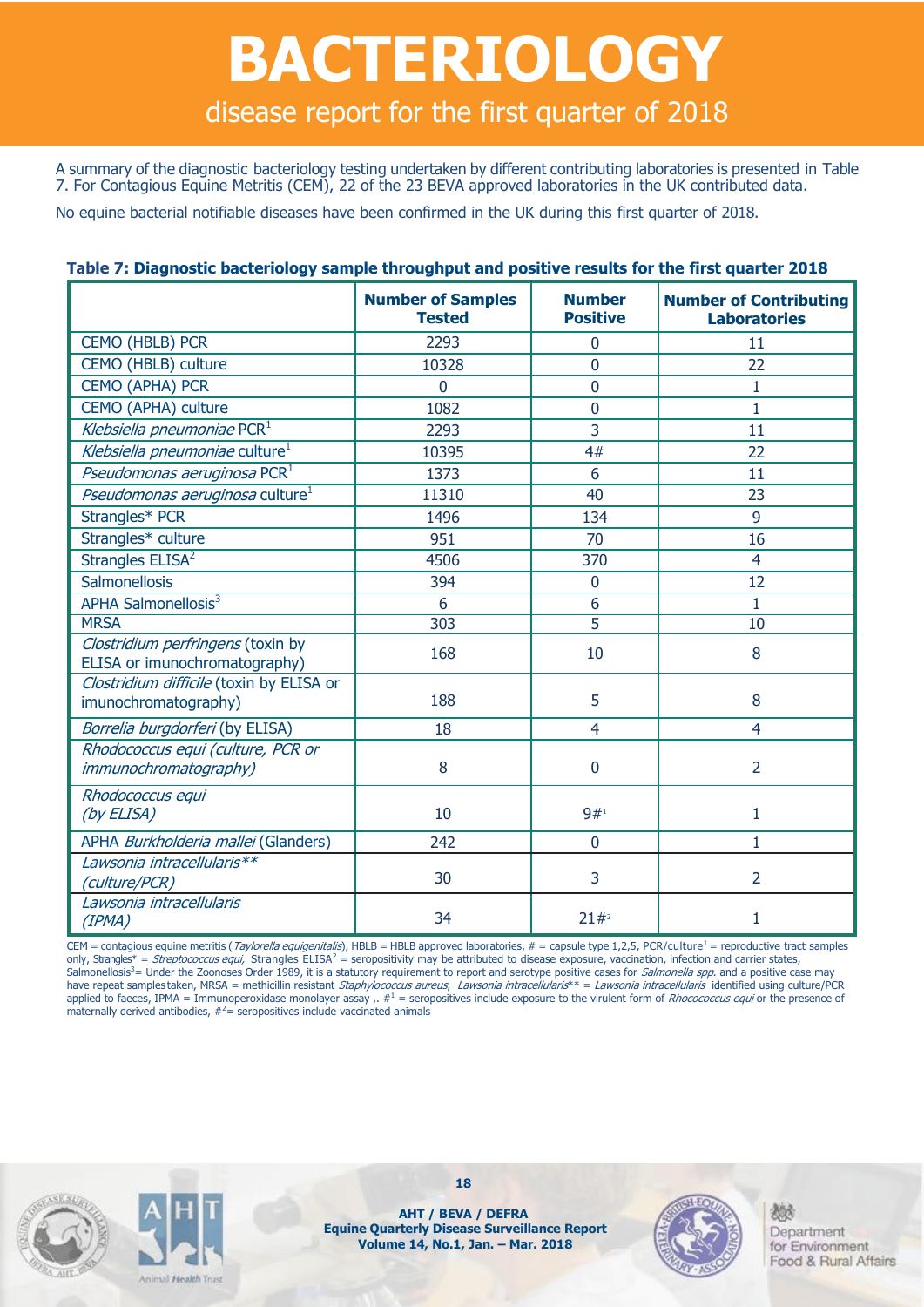#### **APHA Salmonella results**

Six samples were submitted this quarter to the Animal and Plant Health Agency (APHA) and all of these were positive for Salmonella. From the incidents involving isolates typed by the APHA, the serovars/phagetypes reported were S. Newport (2 isolates), S. Bovismorbificans (2 isolates) and single incidents of S. 4,12:i:- DT193 and S. Typhimurium RDNC. Salmonella Typhimurium RDNC is likely to be of wild bird origin, monophasic S. Typhimurium 4,12:i:- and S. Bovismorbificans are primarily found in pigs and S. Newport is often associated with badgers. For more information from APHA about *Salmonella* in Great Britain, please see the 2016 Salmonella in livestock surveillance report

**Salmonella –** All isolations of *Salmonella* from horses are reportable to APHA.

Under the Zoonoses Order 1989, the responsibility for reporting the isolation of *Salmonella* was placed on the laboratory carrying out the examination. In practice, reports of *Salmonella* isolations must be made to the Nominated Officer at one of the Veterinary Investigation Centres of the APHA or to a Regional Veterinary Lead in Scotland. A culture of the organism must be made available on request. Samples are typed by the APHA to classify serovars/phagetypes.

For more information from APHA about *Salmonella* in Great Britain, please see the 2016 Salmonella in livestock surveillance report [https://www.gov.uk/government/publications/salmonella-in-livestock-production-in-great](https://www.gov.uk/government/publications/salmonella-in-livestock-production-in-great-britain-2016)[britain-2016](https://www.gov.uk/government/publications/salmonella-in-livestock-production-in-great-britain-2016)

## **INTERNATIONAL BACTERIAL DISEASE OCCURRENCE**

Time period: 1 January to 31 March 2018

#### **CONTAGIOUS EQUINE METRITIS (CEM) (TAYLORELLA EQUIGENITALIS)**

#### **France**

On 30 January 2018, Réseau d'Epidémio-Surveillance en Pathologie Equine (RESPE) reported a confirmed case of contagious equine metritis (CEM) on a premises in Calvados, France. The subclinical infection was detected by bacteriology on a pre-mating genital swab taken from a 15-year-old Andalusian stallion. The positive result was confirmed by the Dozulé Laboratory for Equine Diseases. The affected animal was imported to France in 2007 and has not been used for natural covering during that time. Treatment has been instigated and sampling will be repeated upon completion of treatment.

#### **GLANDERS**

#### Indonesia

On 30 January 2018, the Directorate General of Livestock and Animal Health Services of Indonesia reported a single case of Glanders (Burkholderia mallei) in Dki Jakarta, Indonesia (Cengkareng Timur, Cengkareng, West Jakarta). The affected animal displayed no clinical signs and was confirmed seropositive to Glanders by Western Blot by the Reference Laboratory in Jena, Germany. The animal has been euthanased and bacteriological investigations to isolate the agent are underway. The affected premises is under quarantine and surveillance will continue. Please note that Melioidosis (Burkholderia pseudomallei) has been reported in Indonesia and could be a possible differential diagnosis. This case was tested as part of a serological survey being performed in this region in Indonesia with 600 out of 1157 horses being randomly sampled in July 2017.





**19**

**AHT / BEVA / DEFRA Equine Quarterly Disease Surveillance Report Volume 14, No.1, Jan. – Mar. 2018**

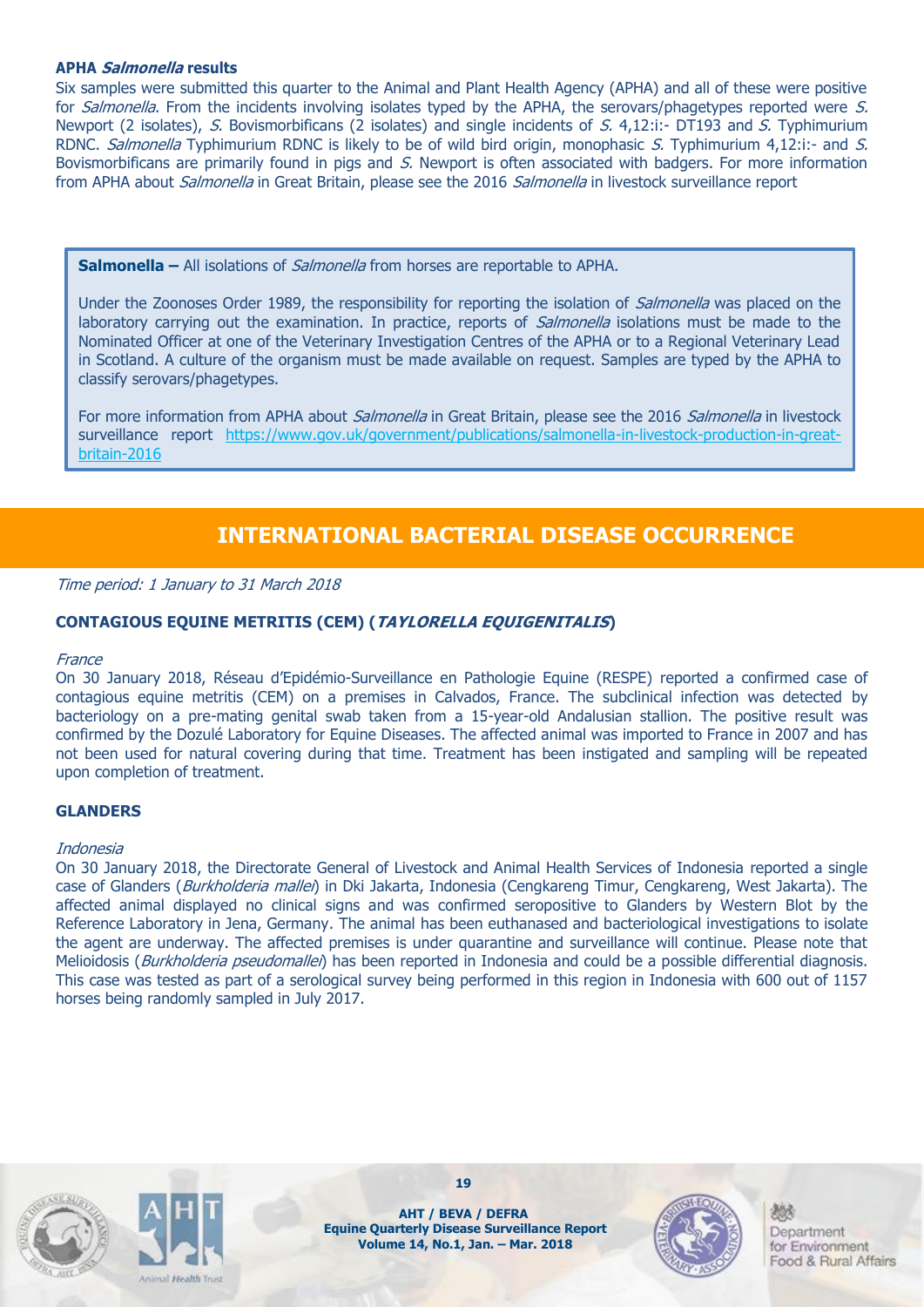# **FOCUS ARTICLE**

#### **Salmonella and salmonellosis – an overview (Part I)**

Francesca Martelli, Sue Kidd and Joanna Lawes, Animal and Plant Health Agency

#### **Introduction**

Infection of horses with non-host adapted *Salmonella* serovars is not uncommon. Carriage of *Salmonella* can occur in the absence of clinical signs and carrier horses are a common source of infection for other horses (Bryans et al., 1961). Carriers can develop clinical signs in the presence of predisposing factors such as stress, illness or immune depression. Foals and young horses are more likely to develop disease than adult animals. Hospitalisation, gastrointestinal surgery, transportation and overcrowding are some of the factors that have been associated with the onset of clinical salmonellosis (Timoney, 2013). Nosocomial outbreaks of salmonellosis in equine hospitals are extensively reported in the literature and the closure of affected premises for intensive decontamination may be the only effective strategy to break the cycle of infection (Schott et al., 2001; Tillotson et al., 1997; Dallap Schaer et al., 2010).

#### **A look at: Salmonella**

**Bacteria classification:** Family: Enterobacteriaceae Genus: Salmonella. Gram-negative, facultative, rod-shaped.

**Transmission:** Fecal-oral route. Direct contact from infected animals including clinical and subclinical cases, contaminated personnel and equipment, ingestion of contaminated feedstuffs or water, ingestion of infected rodent, bird or livestock feces. Can persist in the environment for months. Horses can be subclinical carriers and become clinical in response to external factors. Risk factors for development of disease include; young animals, stress, transportation, surgery, feed change, antimicrobial treatment and antiparasitic treatment

**Clinical signs:** possible clinical presentations include; subclinical shedding, mild pyrexia, toxic enterocolitis and sepsis. Possible gastrointestinal signs include ileus resulting in gastric impaction/reflux and/or large/small colon impaction. Diarrhoea (acute or chronic). Colic signs. Pyrexia. Inappetance. Depression

**Laboratory diagnosis:** Detection of organism by fecal culture. False negatives are possible as there may be low concentration of organism in the fecal sample, due to this, multiple samples taken consecutively are advised. All isolations of *Salmonella* from horses are reportable to APHA. Under the Zoonoses Order 1989, the responsibility for reporting the isolation of *Salmonella* was placed on the laboratory carrying out the examination. In practice, reports of Salmonella isolations must be made to the Nominated Officer at one of the Veterinary Investigation Centres of the APHA or to a Regional Veterinary Lead in Scotland. A culture of the organism must be made available on request. Samples are typed by the APHA to classify serovars/phagetypes.

**Control in an outbreak:** Isolation of suspect or confirmed infected animals

**Geographic distribution:** Present worldwide

**Prevention:** Preventative biosecurity measures on and off home premises.

**Reportable in the UK:** All isolations of Salmonella from horses are reportable to APHA under the Zoonoses Order 1989

#### **Zoonotic Risk:** Yes

For more information from APHA about *Salmonella* in Great Britain, please see the 2016 Salmonella in livestock surveillance report [https://www.gov.uk/government/publications/salmonella-in-livestock-production-in-great-britain-](https://www.gov.uk/government/publications/salmonella-in-livestock-production-in-great-britain-2016)[2016](https://www.gov.uk/government/publications/salmonella-in-livestock-production-in-great-britain-2016)





**AHT / BEVA / DEFRA Equine Quarterly Disease Surveillance Report Volume 14, No.1, Jan. – Mar. 2018**

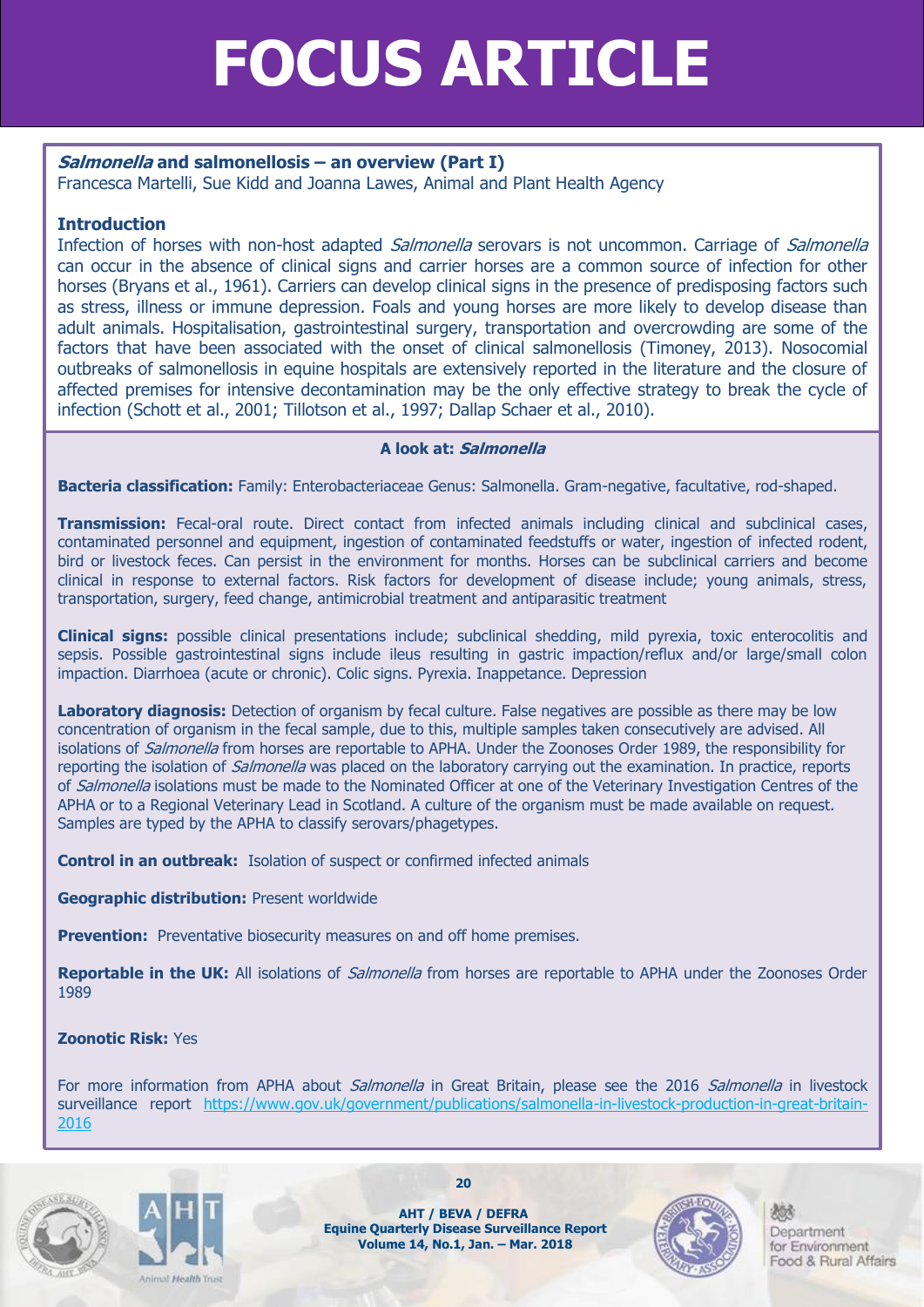Infection with the sole host adapted serovar of horses, S. Abortusequi, causative agent of equine paratyphoid, is associated with abortion in mares and neonatal septicaemia and polyarthritis. This serovar is commonly reported in parts of Asia and Africa, but is only sporadically reported in Europe, South America and the United States (Grandolfo et al., 2018). S. Abortusequi has not been reported from horses in Great Britain since 1989. Serum agglutination tests (SAT) for S. Abortusequi are required to demonstrate freedom from disease for horses to be exported to some countries. Infection with any *Salmonella* serovar occurs through the faecal oral route, by ingestion of feed or water contaminated by faeces or, in the case of S. Abortusequi, fetal membranes and fluids of aborted fetuses (Timoney, 2013). Multidrug resistant strains of *Salmonella* in horses are reported with increasing frequency, in particular in hospitalised horses, and might result from exposure to therapeutic antibiotic selection pressure (Cummings et al, 2016; Walther et al., 2018).

#### **Clinical signs**

Many infections in horses remain subclinical or cause mild disease (Cummings et al., 2016). However, the severity of the disease can increase dramatically resulting in invasive septicaemia with high mortality. Salmonella replicates in the colon and causes damage to the intestinal mucosa, resulting in major and rapid fluid loss, with distension of the bowel and signs of colic that may precede the onset of diarrhoea. The damage to the intestinal mucosa can lead to the entry of *Salmonella* bacteria in the bloodstream. Equids are particularly sensitive to the endotoxic activity of the *Salmonella* cell wall lipopolysaccharide, and the endotoxaemia leads to signs such as reduced activity and responsiveness, anorexia and neutropenia. The peracute form of the infection, most common in foals, is characterised by high fever, lethargy, severe diarrhoea and death in 2-3 days unless effective treatment is instigated at an early stage. Horses that develop acute salmonellosis are febrile and anorexic and develop diarrhoea and abdominal pain for a period of 1 to 2 weeks, followed by recovery or death (Astorga et al., 2004). Horses that survive the acute phase of the disease can progress to a chronic form of persistent diarrhoea (Timoney, 2013). Equine paratyphoid normally does not cause disease in non-pregnant adult horses. In pregnant mares, abortion normally occurs in the later stages of pregnancy, and infection is often unapparent until a day or two before the mare aborts. Foals born alive usually have pneumonia and enteritis (Timoney, 2013).

#### **Diagnosis**

Definitive diagnosis requires isolation of Salmonella from faeces, blood or tissue. Salmonella is most commonly isolated from faecal samples, but tissues or blood samples can also be culture-positive in invasive septicaemic cases, especially in young animals. Direct microscopic examination of stained faecal smears in acute cases reveals large number of neutrophils (Timoney, 2013). Not all horses shedding Salmonella may be detected by bacterial culture of faecal samples. Culture of several faecal samples collected over a period of days is required to reliably identify intermittently shedding horses (Ward et al., 2005). SAT is used to detect antibodies against flagellar and somatic antigens in serum samples of horses, and is particularly used in horses for S. Abortusequi exposure screening. The SAT is relatively insensitive, and many older animals have low levels of cross-reacting agglutinins in their sera caused by Enterobacteriaceae other than *Salmonella*. Repeat samples might be necessary in case of positive reactions in horses that are unlikely to have been exposed to S. Abortusequi (OIE, 2016).

#### **Prevention and control**

Detection of *Salmonella* in healthy horses is not uncommon, and can derive from contact with carrier horses, wildlife or people. Wild bird strains (such as S. Typhimurium definitive phage type (DT) 1, 40, 41) or wildlife related serovars (such as S. Agama and S. Anatum) are commonly isolated from horses and can result from contact between horses and wildlife at the stables or outdoors. Due to the close contact between horses and their owners, horses can also become infected with *Salmonella* carried by people. Mixing of horses (for example at events or indirectly within equine hospitals due to carry-over of contamination) represents a risk factor for acquisition of *Salmonella* infection, and should be carefully managed, for example by limiting direct contact between horses, not sharing equipment, wearing dedicated clothing and washing hands.





**AHT / BEVA / DEFRA Equine Quarterly Disease Surveillance Report Volume 14, No.1, Jan. – Mar. 2018**

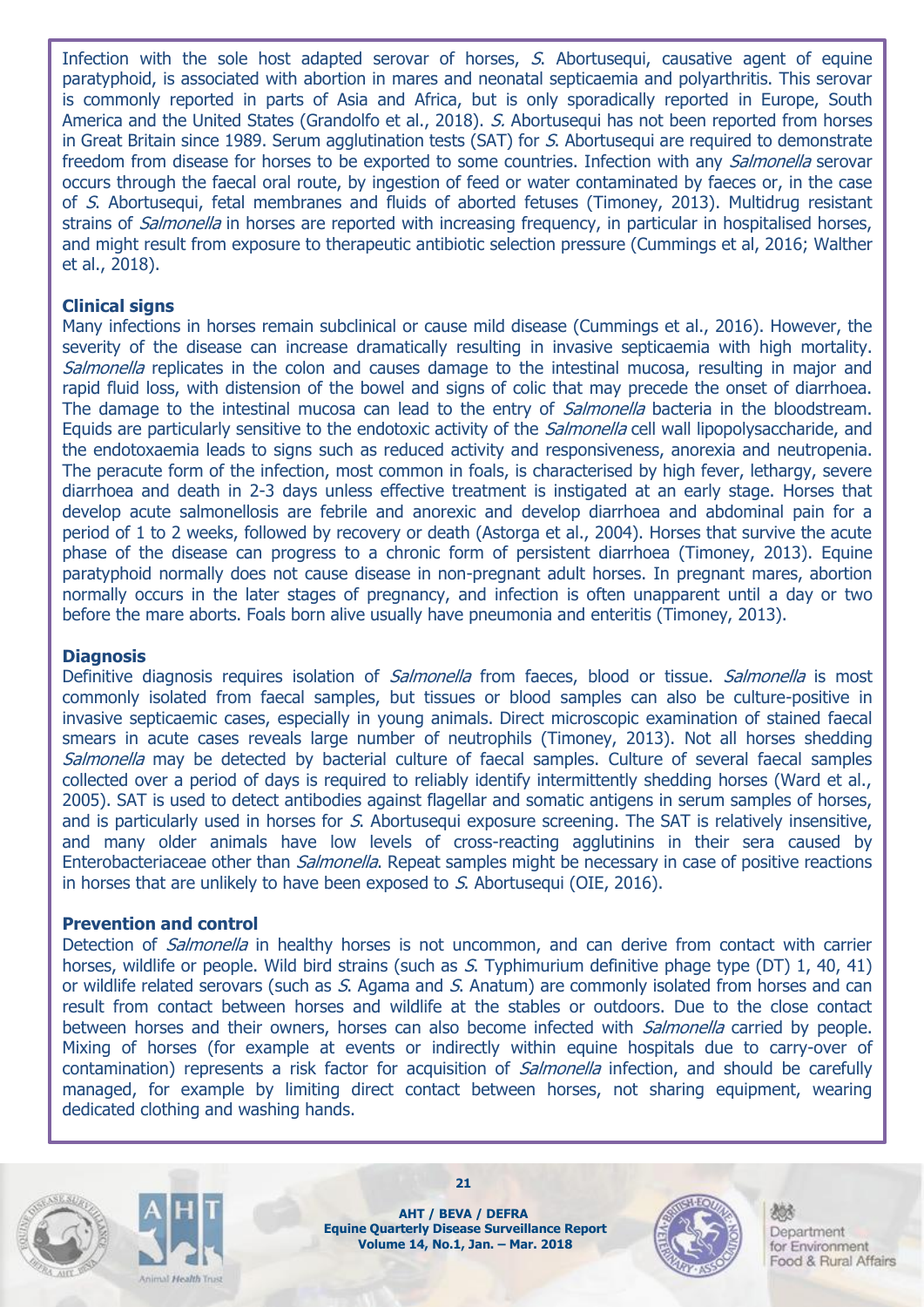New horses should be quarantined on arrival and effective cleaning and disinfection of housing and equipment carried out between use for different animals. In healthy adult animals, Salmonella infections are normally subclinical and self-limiting, but might result in clinical disease in foals and immune compromised horses. In case of an outbreak of clinical salmonellosis, the source of infection might be unclear and it is therefore important to keep clinically suspicious animals isolated. Outbreaks of salmonellosis on horse farms are more likely to occur in the summer months, mostly because of the presence of young foals that are more receptive to infection (Timoney, 2013). Change of clothes and footwear between clinically ill animals and the rest of the herd is recommended. Rodents can carry Salmonella and distribute the infection within and between vards, favouring the persistence of the infection on the premises. Vermin control, and in particular reducing the access of rodents and wild birds to the feed in store or manger, is therefore very important. Nosocomial outbreaks with *Salmonella* are not infrequent and can be difficult to control (Schott et al., 2001; Tillotson et al., 1997; Dallap Schaer et al., 2010). Often the premises have to be shut down to facilitate an aggressive cleaning and disinfection programme. In the UK, Defra maintains a list of approved disinfectants that are suitable in outbreak situations [\(http://disinfectants.defra.gov.uk/DisinfectantsExternal/Default.aspx?Module=ApprovalsList\\_SI\)](http://disinfectants.defra.gov.uk/DisinfectantsExternal/Default.aspx?Module=ApprovalsList_SI).The Defra General Orders concentration of approved disinfectants should be used for contaminated premises. In general, glutaraldehyde-based disinfectants are best for buildings and equipment and chlorocresol products are best for foot dips and wheel baths. It is important to remove organic matter as much as possible during an initial washing stage, and allow surfaces to dry before applying the disinfectant.

The control of the zoonotic risk is also important. Staff should be aware of the risks of infection with Salmonella and the importance of personal hygiene measures (such as handwashing, change of clothing) to avoid infection.

#### **References**

References are available on request, please contact maire.o'brien@aht.org.uk

**Part II**: In the second quarterly DEFRA report we will include surveillance data for *Salmonella* in Great Britain in the last decade and antimicrobial resistance in *Salmonella* isolates from horses, from Francesca Martelli, Sue Kidd and Joanna Lawes, Animal and Plant Health Agency

#### **Important note**

We reiterate that the views expressed in this focus article are the author's own and should not be interpreted as official statements of APHA, BEVA or the AHT.





**22**

**AHT / BEVA / DEFRA Equine Quarterly Disease Surveillance Report Volume 14, No.1, Jan. – Mar. 2018**

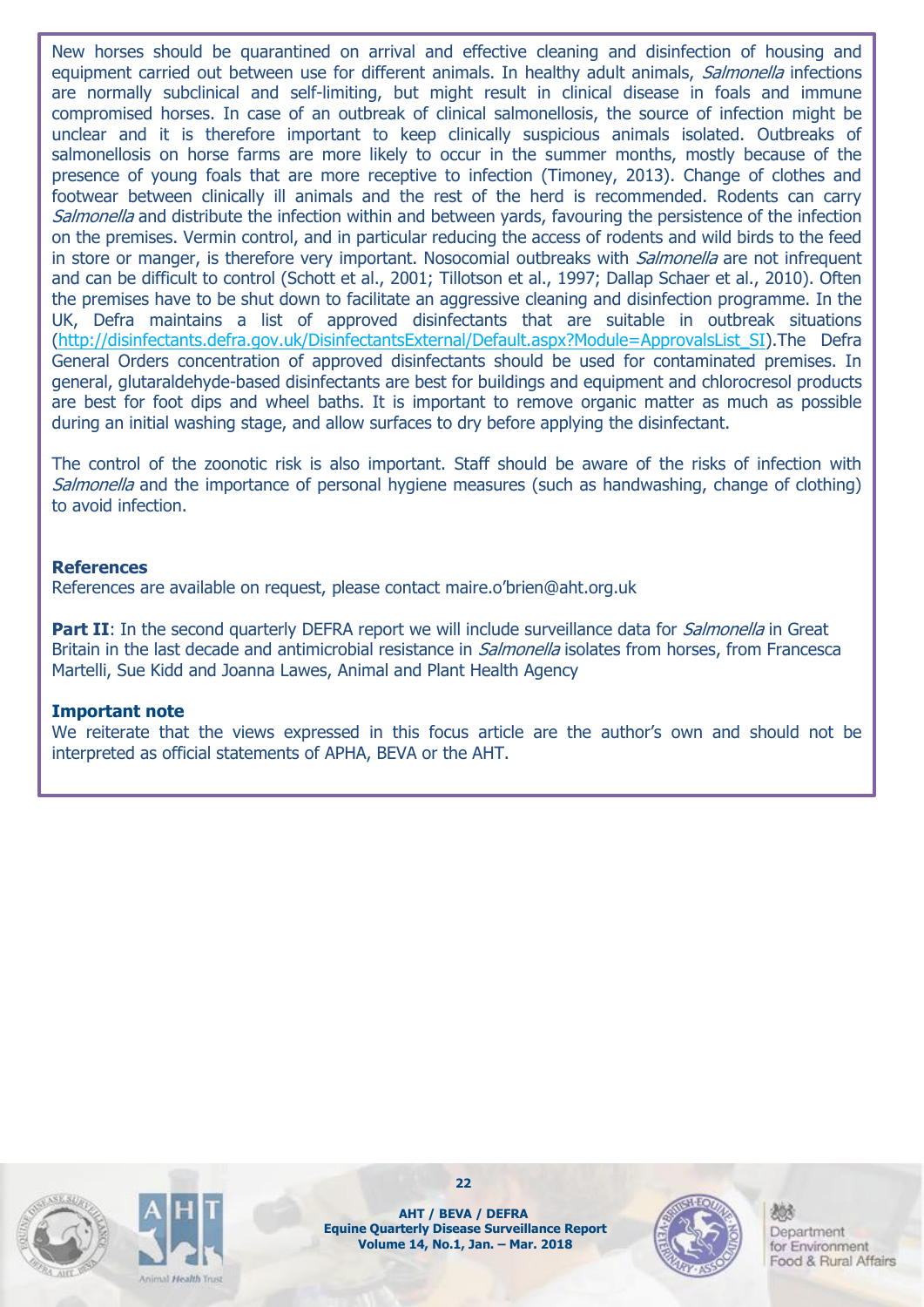# **TOXIC AND PARASITIC**

# disease report for the first quarter of 2018

A summary of diagnostic toxicosis and parasitology testing undertaken by contributing laboratories is presented in Tables 8 and 9, respectively. Results for toxicosis are based on histopathologically confirmed evidence of disease only (where applicable).

#### **Table 8: Diagnostic toxicosis sample throughput results for the first quarter 2018**

|                                                                  | <b>Number of</b><br><b>Samples Tested</b> | <b>Number Positive</b> | Number of<br><b>Contributing Labs</b> |
|------------------------------------------------------------------|-------------------------------------------|------------------------|---------------------------------------|
| <b>Grass Sickness</b>                                            | 10                                        |                        |                                       |
| <b>Hepatic toxicoses</b>                                         | 23                                        |                        |                                       |
| Atypical myopathy/Seasonal Pasture<br><b>Associated Myopathy</b> |                                           |                        |                                       |

#### **Table 9: Diagnostic parasitology sample throughput and positive results for the first quarter 2018**

|                               | <b>Number of Samples</b><br><b>Tested</b> | <b>Number Positive</b> | <b>Number of</b><br><b>Contributing Labs</b> |
|-------------------------------|-------------------------------------------|------------------------|----------------------------------------------|
| <b>Endoparasites</b>          |                                           |                        |                                              |
| <b>Ascarids</b>               | 3124                                      | 67                     | 15                                           |
| Strongyloides                 | 3104                                      | 153                    | 13                                           |
| Strongyles (large/small)      | 4041                                      | 1653                   | 22                                           |
| Tapeworms (ELISA serum)       | 346                                       | 167                    | 1                                            |
| Tapeworms (ELISA saliva)      | 2039                                      | 607                    | 1                                            |
| Tapeworms (Faecal exam)       | 2350                                      | 23                     | 10                                           |
| Dictyocaulus arnfieldi        | 51                                        | 6                      | $\mathbf{1}$                                 |
| Oxyuris equi                  | 305                                       | 3                      | 8                                            |
| Fasciola hepatica             | 250                                       | 6                      | 9                                            |
| Coccidia                      | 454                                       | $\mathbf 0$            | 6                                            |
| Cryptosporidia                | 60                                        | 7                      | 7                                            |
| Theileria equi (cELISA)       | 62                                        | 5                      | $\mathbf{1}$                                 |
| Babesia caballi (cELISA)      | 62                                        | 5                      | $\mathbf{1}$                                 |
| APHA Theileria equi (CFT)     | 139                                       | 3                      | 1                                            |
| APHA Theileria equi (IFAT)    | 138                                       | 9                      | $\mathbf{1}$                                 |
| APHA Theileria equi (cELISA)  | 114                                       | 5                      | 1                                            |
| APHA Babesia caballi (CFT)    | 139                                       | $\overline{1}$         | $\mathbf{1}$                                 |
| APHA Babesia caballi (IFAT)   | 138                                       | $\overline{2}$         | 1                                            |
| APHA Babesia caballi (cELISA) | 114                                       | $\overline{0}$         | $\overline{1}$                               |
| <b>APHA Dourine (IFAT)</b>    | 1                                         | $\mathbf 0$            | 1                                            |
| <b>APHA Dourine (CFT)</b>     | 405                                       | $\mathbf{0}$           | 1                                            |
| <b>Ectoparasites</b>          |                                           |                        |                                              |
| <b>Mites</b>                  | 320                                       | 3                      | 13                                           |
| Lice                          | 317                                       | 6                      | 12                                           |
| Ringworm                      | 394                                       | 59                     | 16                                           |
| Dermatophilus                 | 159                                       | 23                     | 10                                           |
| Candida                       | 85                                        | 3                      | 5                                            |

CFT = Complement Fixation Test - CFT suspect/positive samples are tested by IFAT test, IFAT = Indirect Fluorescent Antibody Test, cELISA = competitive Enzymelinked immunosorbent assay





**AHT / BEVA / DEFRA Equine Quarterly Disease Surveillance Report Volume 14, No.1, Jan. – Mar. 2018**

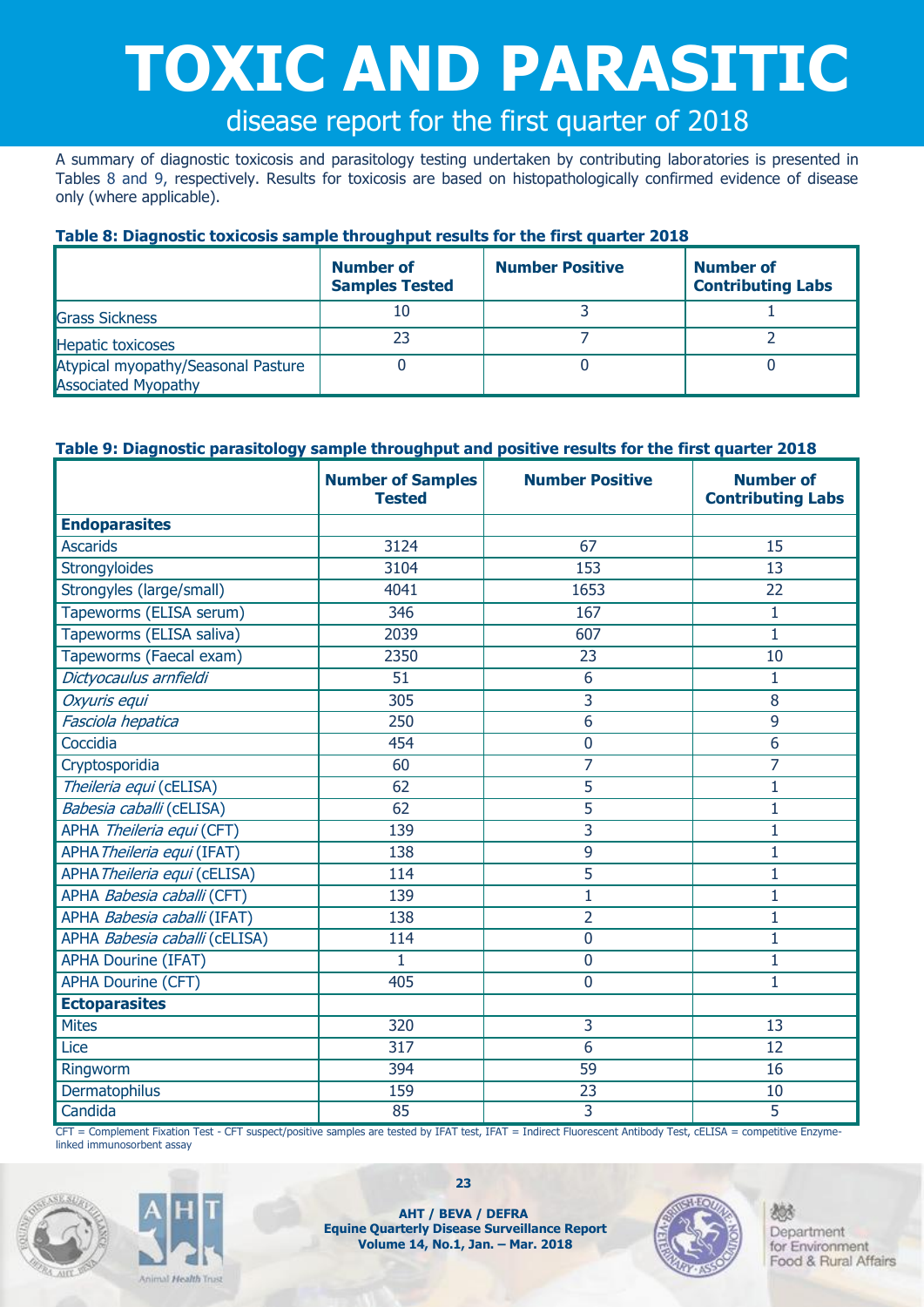### **Grass sickness surveillance data for the first quarter 2018**

A total of six cases of equine grass sickness (EGS) were reported during the first quarter of 2018, of which three cases occurred in January, one case in February and two cases in March. Three cases were reported in England, two in Scotland and one in Wales.

Of the six premises, three premises reported a prior history of EGS; two premises in England and one premises in Wales.

The cases comprised of four mares and two geldings, with a median age of nine years (range  $0.6 -$ 19 years).

Affected breeds were Welsh Cob (n=3), Dutch Warmblood (n=2) and Irish Cob (n=1).

Of the six cases, four were diagnosed with acute EGS (AGS), one with sub-acute EGS (SAGS) and one with chronic EGS (CGS).



Figure 5: EGS clinical presentations for first quarter 2018

Diagnostic information was provided for all reported cases, of which five were diagnosed based on clinical signs alone and one case was diagnosed at laparotomy with diagnostic confirmation obtained by histopathological examination of an ileal biopsy.

The low numbers of cases reported in this quarter are to be expected and are supported by epidemiological studies. Equine Grass Sickness has a strong seasonal association with the peak of cases being reported in late spring (May), there are less cases of EGS reported over the winter months and at the start of the year.

Further information is available at<http://www.equinegrasssickness.co.uk/>





**AHT / BEVA / DEFRA Equine Quarterly Disease Surveillance Report Volume 14, No.1, Jan. – Mar. 2018**

**24**

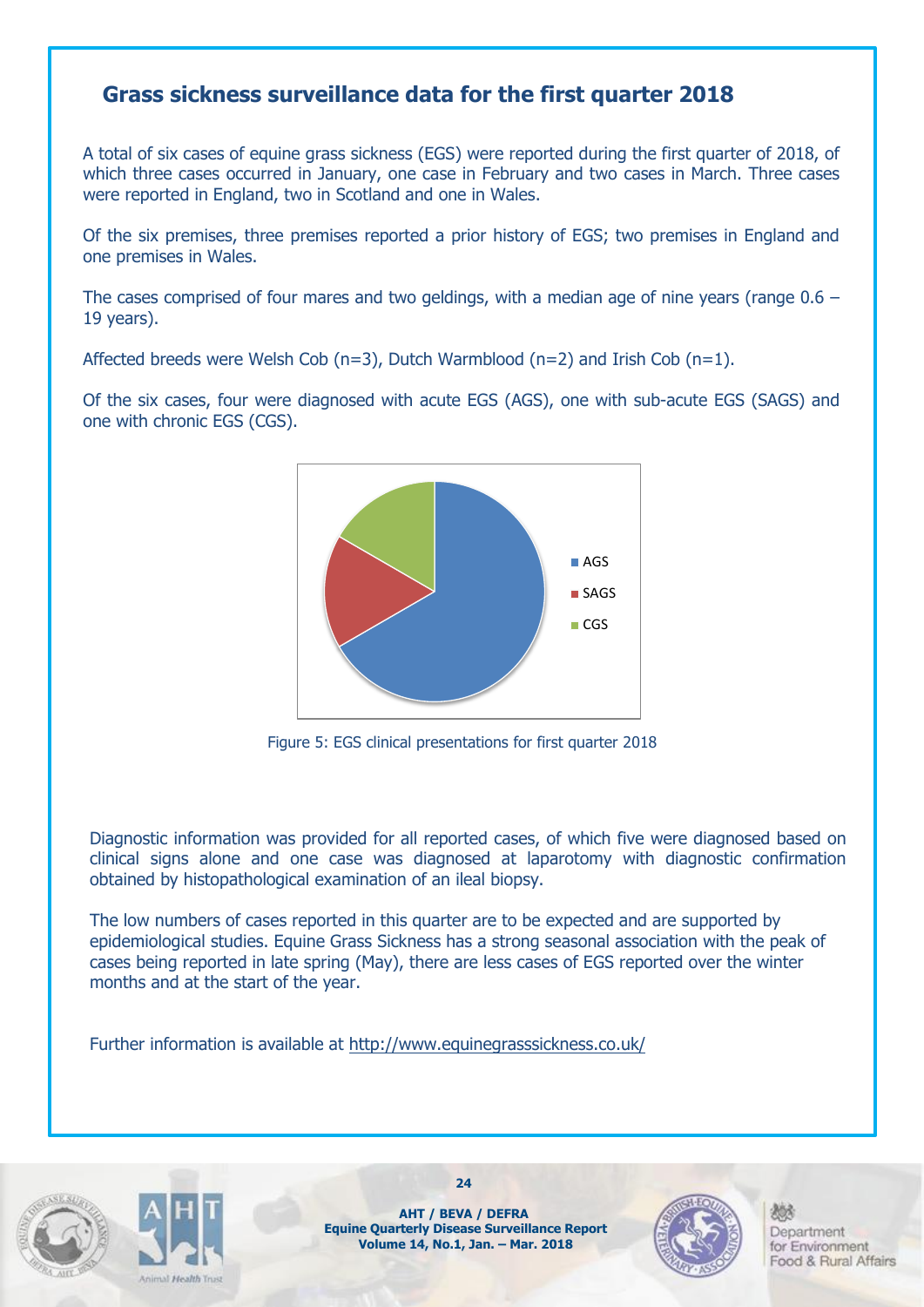# **POST MORTEM EXAMINATIONS**

## report for the first quarter of 2018

The caseload of post-mortem examinations reported below have been obtained from three UK Veterinary Schools and five of the other contributing laboratories to this report.

#### **East Anglia**

A total of 50 cases were examined by post mortem.

A total of 33 aborted fetuses and fetal membranes were examined.

**Table 10: Summary of post mortem findings for aborted fetuses in East Anglia for the first quarter 2018.**  PCR and histopathology was performed to exclude Equine Herpes Virus infection in all cases.

| <b>Post Mortem</b>      | <b>Total</b>             | <b>Comments</b>                                                          |
|-------------------------|--------------------------|--------------------------------------------------------------------------|
| <b>Diagnosis</b>        |                          |                                                                          |
| Umbilical cord torsion  | 8                        | Vascular compromise associated with cord twisting                        |
| Premature placental     | 2                        | The macroscopic findings, supported by clinical findings, are consistent |
| separation              |                          | with this diagnosis                                                      |
| <b>Placentitis</b>      | 8                        | Placentitis confirmed to be secondary to bacterial infection in eight    |
|                         |                          | cases with aerobic cultures reported in four cases isolating;            |
|                         |                          | Enterococcus sp., Escherichia coli and Bacillus sp. (n=1), Enterococcus  |
|                         |                          | sp. and Escherichia coli (n=1), Escherichia coli (n=1) and               |
|                         |                          | Staphylococcus aureus $(n=1)$                                            |
| Equine Herpes Virus-1   | 5                        | Confirmed by histopathology and PCR on fetal and placental tissues       |
| Placentopathy           | $\overline{\mathcal{L}}$ | Both with uncertain aetiology. One case concurrently had an excessive    |
|                         |                          | umbilical cord length. The other case had mineralisation of chorionic    |
|                         |                          | villi, generalised congestion and multifocal petechial haemorrhages of   |
|                         |                          | the placenta.                                                            |
| Placental Insufficiency | 1                        | Histological findings supported the gross assessment of villous atrophy  |
| No final diagnosis*     | 7                        | Infectious causes ruled out                                              |

\*Where cases had no final diagnosis reached, hypotheses were made for each case with the intention for interpretation by the submitting veterinarian, relating post mortem findings to concurrent clinical history to affirm the most likely conclusion. For every post mortem, congenital and common infectious causes have been ruled out. Examples of hypotheses included an intrapartum stillbirth of unknown cause, a traumatic event of the cord with secondary agonal changes in the fetus and finally a finding of suspect dystrophic calcification in the placenta, suggestive of a terminal ischemia, but a peracute inflammatory process could not be excluded.

Seven cases of neonatal death (within one week of birth) were examined. Two were associated with dystocia. Another case was found to have rib fractures and secondary perforated pericardium. Another case had a congenital abnormality of bilateral microphthalmia. There were three cases of neonatal death associated with sepsis. Of these, one was confirmed to be septic peritonitis most likely associated with a chronic fungal placentitis confirmed in the dam, one had an acute interstitial pneumonia and interstitial nephritis compatible with sepsis and the final case had peracute severe fibrinonecrotising pneumonia.

One cardiovascular case was examined and found to have focal myocardial necrosis and multifocal mild lymphocytic myocarditis consistent with the clinical diagnosis of third degree AV block.

Four cases of gastrointestinal disease were examined which included a case of parasitic migration resulting in alterations to the mesenteric vasculature and subsequent colic. There was one case of caecal volvulus and secondary



and Handth Trine

**25**

**AHT / BEVA / DEFRA Equine Quarterly Disease Surveillance Report Volume 14, No.1, Jan. – Mar. 2018**

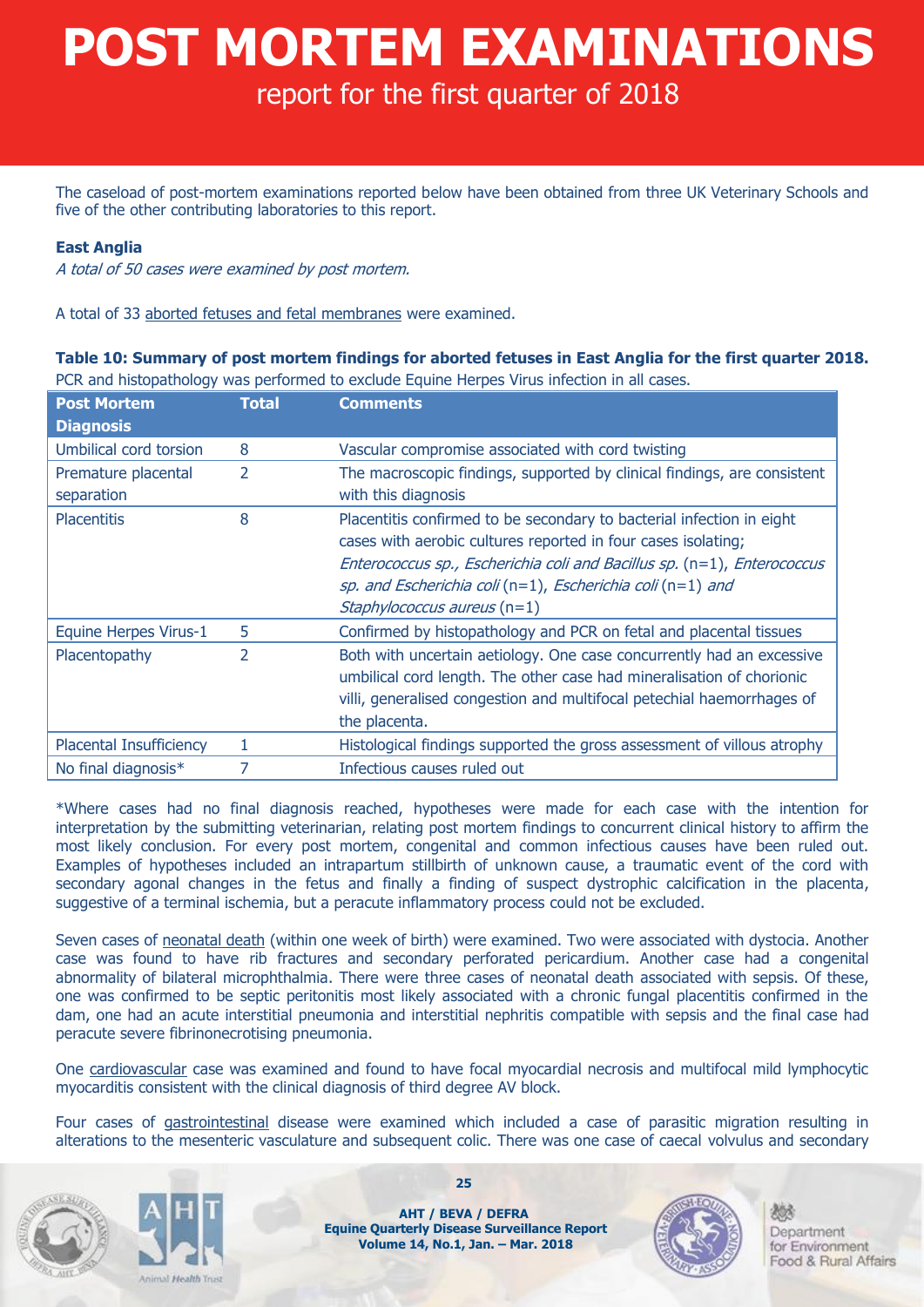septic shock. There was one case of right dorsal displacement and volvulous of the large colon. The final case was suffering from ill-thrift of no determined cause, with a burden of *Eimeria leuckarti* (equine coccidiosis), presumed incidental.

One musculoskeletal case was examined and a diagnosis of caudal ileal shaft and acetabular fracture was confirmed.

One reproductive case was examined and a diagnosis of full thickness uterine perforation was confirmed.

Two cases of sudden death were examined. The first case was found to have pulmonary haemorrhage and moderate interlobular oedema. The second case had no determined cause.

One vascular case was examined and diagnosed with acute perforation/rupture of the right internal pudendal artery.

#### **Home Counties**

A total of 13 cases were examined.

Four cases of gastrointestinal disease were examined. There was one case that had macroscopic segmental mucosal ulcerations of the small intestine, with salmonella isolated from the small intestine, caecum and liver. Two cases were diagnosed with distal jejunum/ileum volvulus secondary to mesenteric pedunculated lipomas. The final case was found to have *Anoplocephala perfoliata* (tapeworm) in the caecum and encysted emerging larval cyathostomes within the large colon.

One hepatic case was examined and diagnosed with multifocal abscessation.

Two musculoskeletal cases were examined. The first was found to have temporal and zygomatic muscle haemorrhage. The second case was diagnosed with severe fibrinosuppurative arthritis of the right fetlock joint.

One neurological case was examined and found to have pituitary enlargement of unknown significance.

Two respiratory cases were examined. One was diagnosed with exercise-associated fatal pulmonary haemorrhage. The other case was found to have a visceral pleura tear and subpleural haemorrhage resulting in severe haemothorax.

Three welfare cases were examined. One case was diagnosed with emaciation and diffuse muscle atrophy. One case was euthanased due to chronic laminitis, confirmed at post mortem. The final case was found to be suffering from dermatitis and was euthanased due to recumbancy and rigid limbs with no final diagnosis obtained.

#### **Scotland**

A total of 19 cases were examined.

Eight cases with gastrointestinal disease were examined. Three cases were diagnosed with small intestinal obstruction secondary to a strangulating lipoma. One case was found to have small intestinal devitalization with necrosis and rupture, resulting in peritonitis. The case had recently undergone exploratory laparotomy for a strangulating lipoma. One case was found to have an epiploic foramen entrapment of the small intestine and secondary peritonitis. One case of gastric rupture and secondary peritonitis was examined. One case was found to have a large colon torsion. The final case was diagnosed with emaciation with mild gastric ulceration and mild, multifocal to segmental fibrosis of the small intestinal wall.

One case of neoplasia was examined and found to have sinonasal haemorrhage and erosive gastritis of the glandular stomach. An ante-mortem diagnosis of multiple myeloma (disseminated plasma cell neoplasia) had been made, with a clinical presentation of weight loss and hypergammaglobulinaemia.

One neurological case was examined and found to have cerebellar herniation and a histopathological confirmation of encephalitis.

Five musculoskeletal cases were examined. One case was found to have navicular disease. One case was diagnosed with suspensory ligament desmitis. One case was diagnosed with mandibular cellulitis. One case was found to have an





**26**

**AHT / BEVA / DEFRA Equine Quarterly Disease Surveillance Report Volume 14, No.1, Jan. – Mar. 2018**

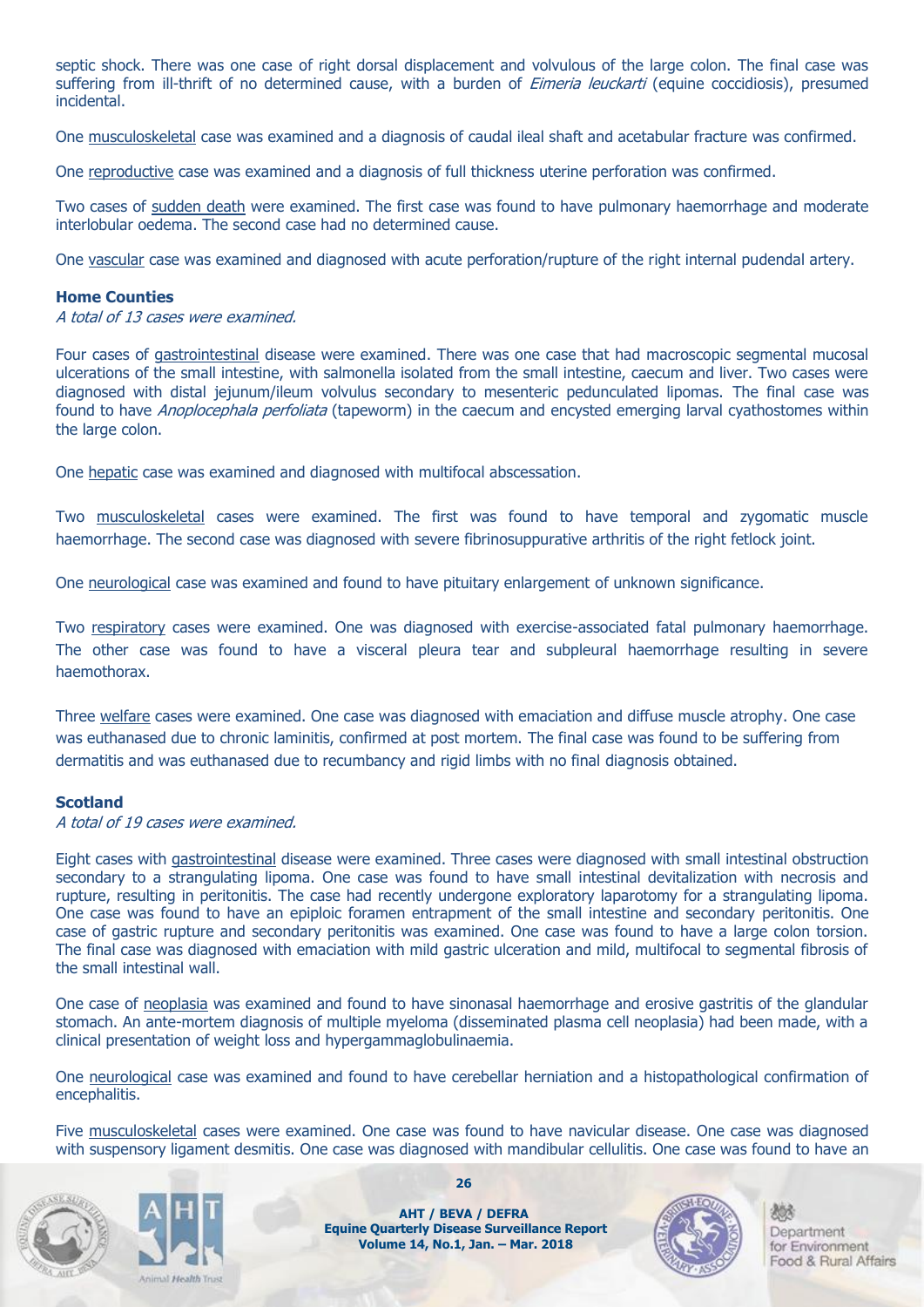atlanto-occipital subluxation. The final case was diagnosed with a fractured wing of the left ilium and a dislocated iliosacral joint, with haemorrhage secondary to the fracture.

One case of sudden death was examined and no diagnosis could be reached due to severe autolysis.

One respiratory case was examined and diagnosed with strangles following a positive culture for Streptococcus equi subsp. equi.

Two welfare cases were examined. One case was found to have very poor dentition. The other case was emaciated and found to have dental disease, intestinal parasitism and mesenteric verminous arteritis.

#### **South West England**

A total of two cases were examined.

One case suffering from gastrointestinal disease was examined and diagnosed with colitis and secondary hyperlipaemia, confirmed by a pale, light brown liver.

One respiratory case was examined and diagnosed with suppurative bronchopneumonia.

#### **Northern Ireland**

A total of eight cases were examined.

Four aborted fetuses and fetal membranes were examined. In two cases, a diagnosis of placentitis was made with Stretococcus zooepidemicus isolated by culture. No final diagnosis could be reached in the two other cases.

One case of gastrointestinal disease was examined and a diagnosis of small intestinal obstruction secondary to a foreign body of woody material was made.

Two musculoskeletal cases were examined. One case was diagnosed with osteoarthritis. The other case was found to have bilateral sub-luxating patellas.

One welfare case was examined and found to be suffering from emaciation.





**27**